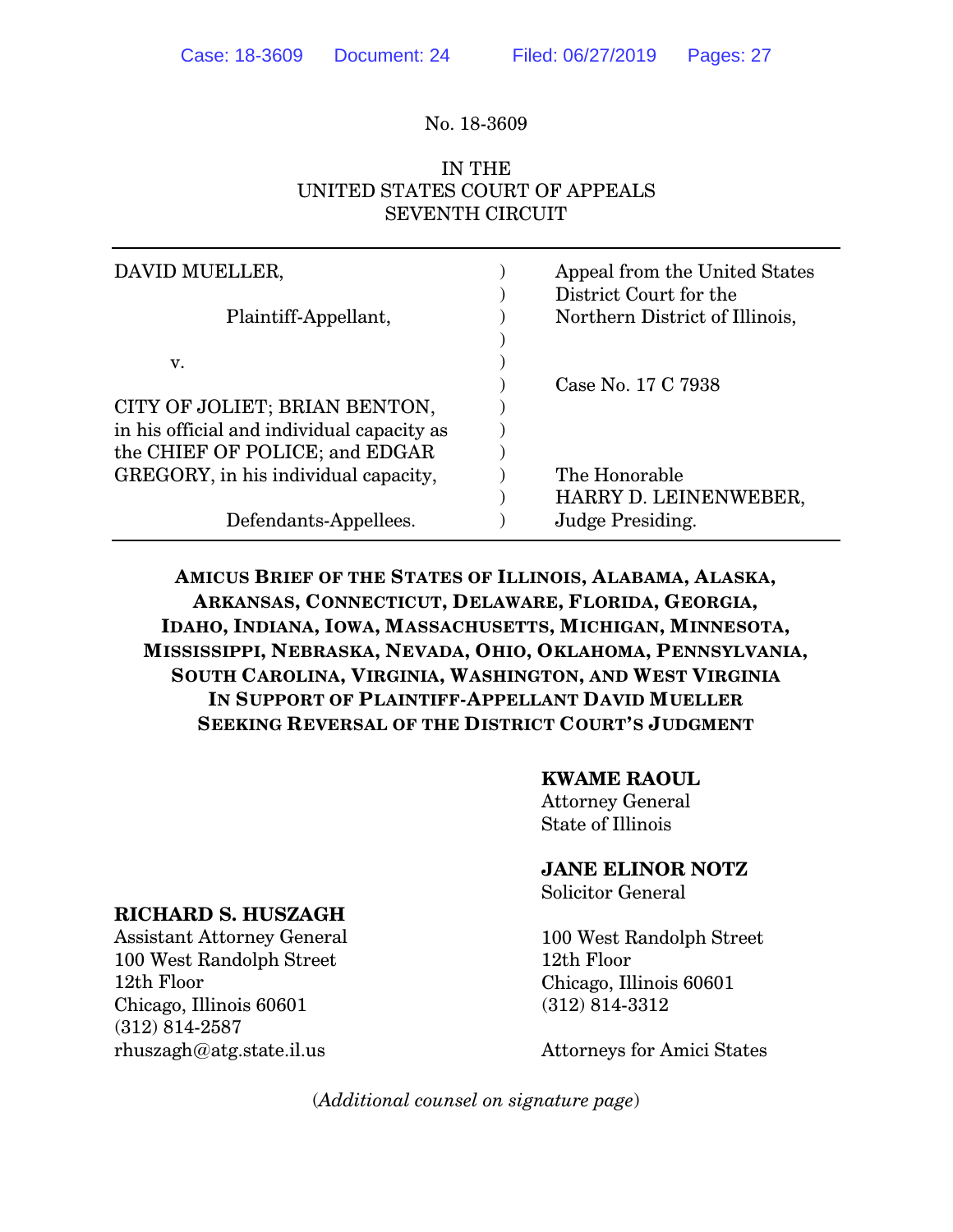## **TABLE OF CONTENTS**

| Ι.                                                                                                                             |
|--------------------------------------------------------------------------------------------------------------------------------|
| USERRA Applies to Full-Time National Guard Service under Title 32. 4<br>Η.                                                     |
| A.                                                                                                                             |
| Service of National Guard Members Under Federal Law 5<br>1.                                                                    |
| 2.                                                                                                                             |
| USERRA' Plain Language Establishes that It Applies to<br><b>B.</b>                                                             |
| C.<br>The Regulations Implementing USERRA Confirm that It<br>Applies to Full-Time National Guard Duty under Title 32. 11       |
| The Posse Comitatus Act Does Not Support Interpreting USERRA<br>D.<br>to Exclude Full-Time National Guard Duty under Title 32, |
| Ε.<br>The District Court's Interpretation of USERRA                                                                            |
|                                                                                                                                |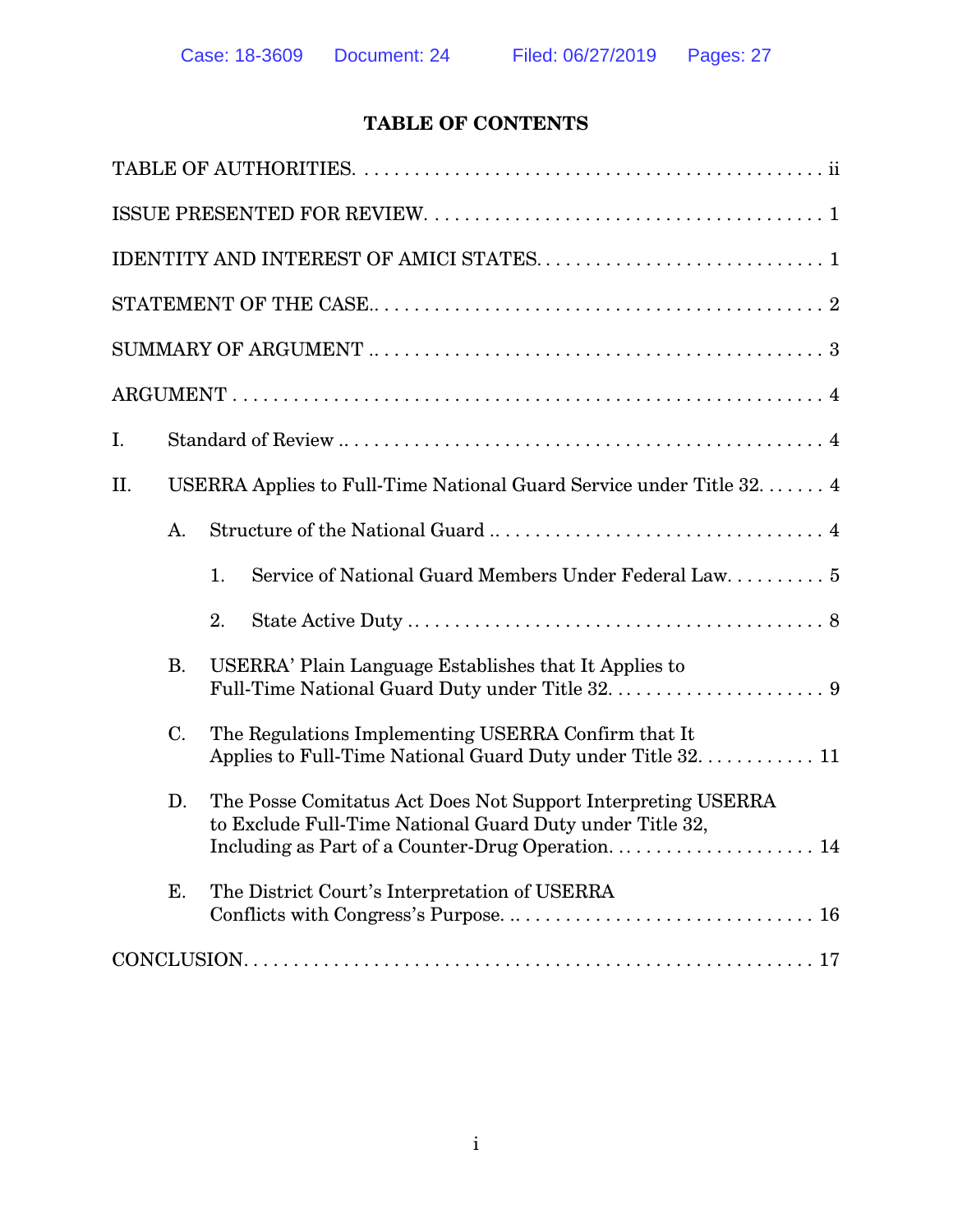# **TABLE OF AUTHORITIES**

| Page(s)<br><b>Cases</b>                                                                                |
|--------------------------------------------------------------------------------------------------------|
|                                                                                                        |
|                                                                                                        |
|                                                                                                        |
|                                                                                                        |
|                                                                                                        |
| Illinois Nat'l Guard v. Federal Labor Relations Auth.,                                                 |
|                                                                                                        |
| Knutson v. Wisconsin Air Nat'l Guard, 995 F.2d 765 (7th Cir. 1993). $\dots \dots \dots 5, 7$           |
| Lipscomb v. Fed. Labor Relations Auth., 333 F.3d 611 (5th Cir. 2003). $\dots \dots \dots 5, 7$         |
|                                                                                                        |
|                                                                                                        |
|                                                                                                        |
| Silvernail v. Ameritech Pension Plan, $439$ F.3d $355$ (7th Cir. 2006). 11                             |
| Smith v. Sikorsky Aircraft Corp., 623 F. App'x 156 (5th Cir. 2015) 8                                   |
|                                                                                                        |
|                                                                                                        |
| United States v. Garcia, 909 F. Supp. 334 (D. Md. 1995),                                               |
| United States ex rel. Gillett v. Dern, 74 F.2d 485 (D.C. Cir. 1934). $\dots \dots \dots \dots \dots$ 5 |
| United States v. Hutchings, 127 F.3d 1255 (3d Cir. 1997). 5, 6, 7, 14, 15, 16                          |
|                                                                                                        |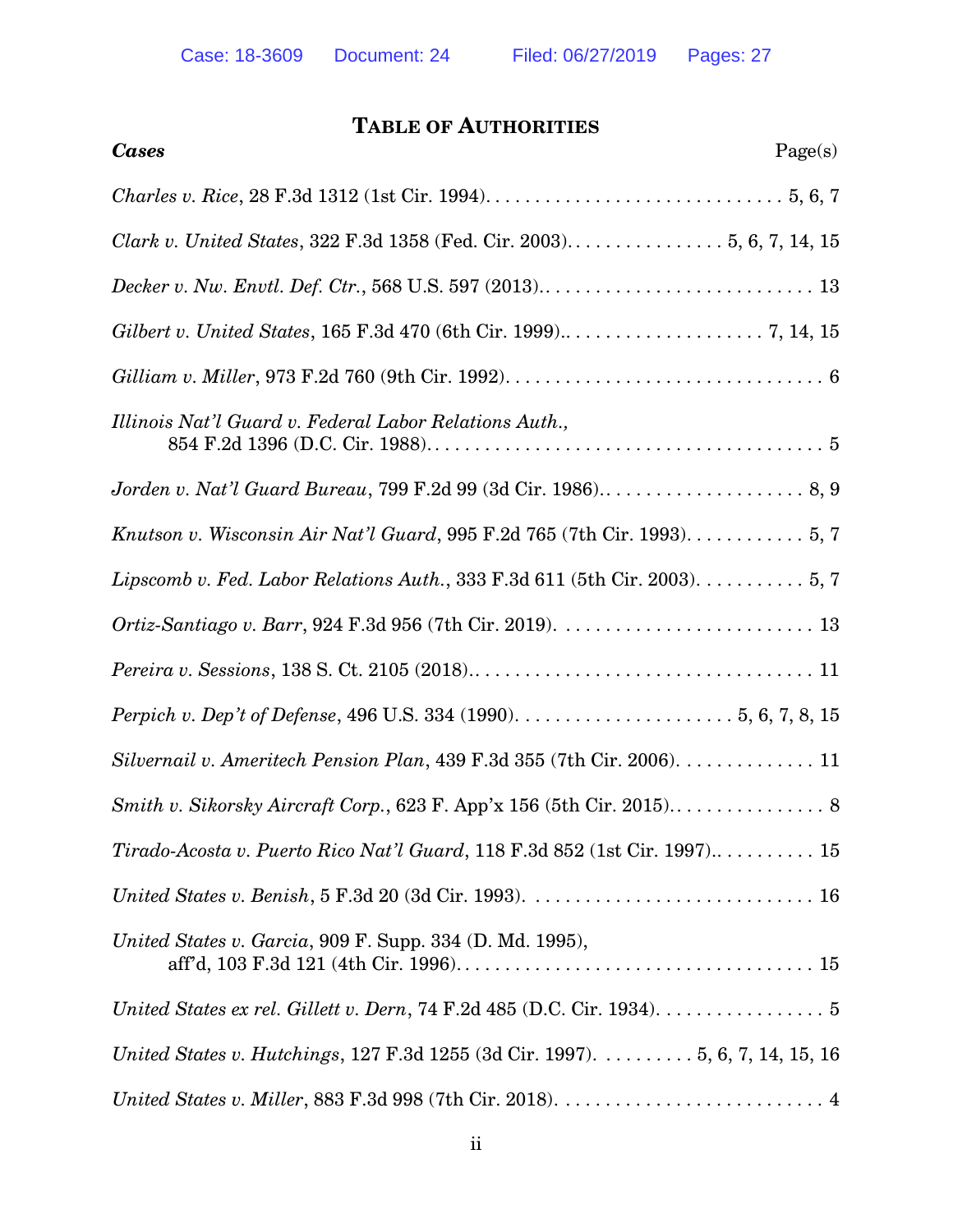# **Federal Statutes and Regulations**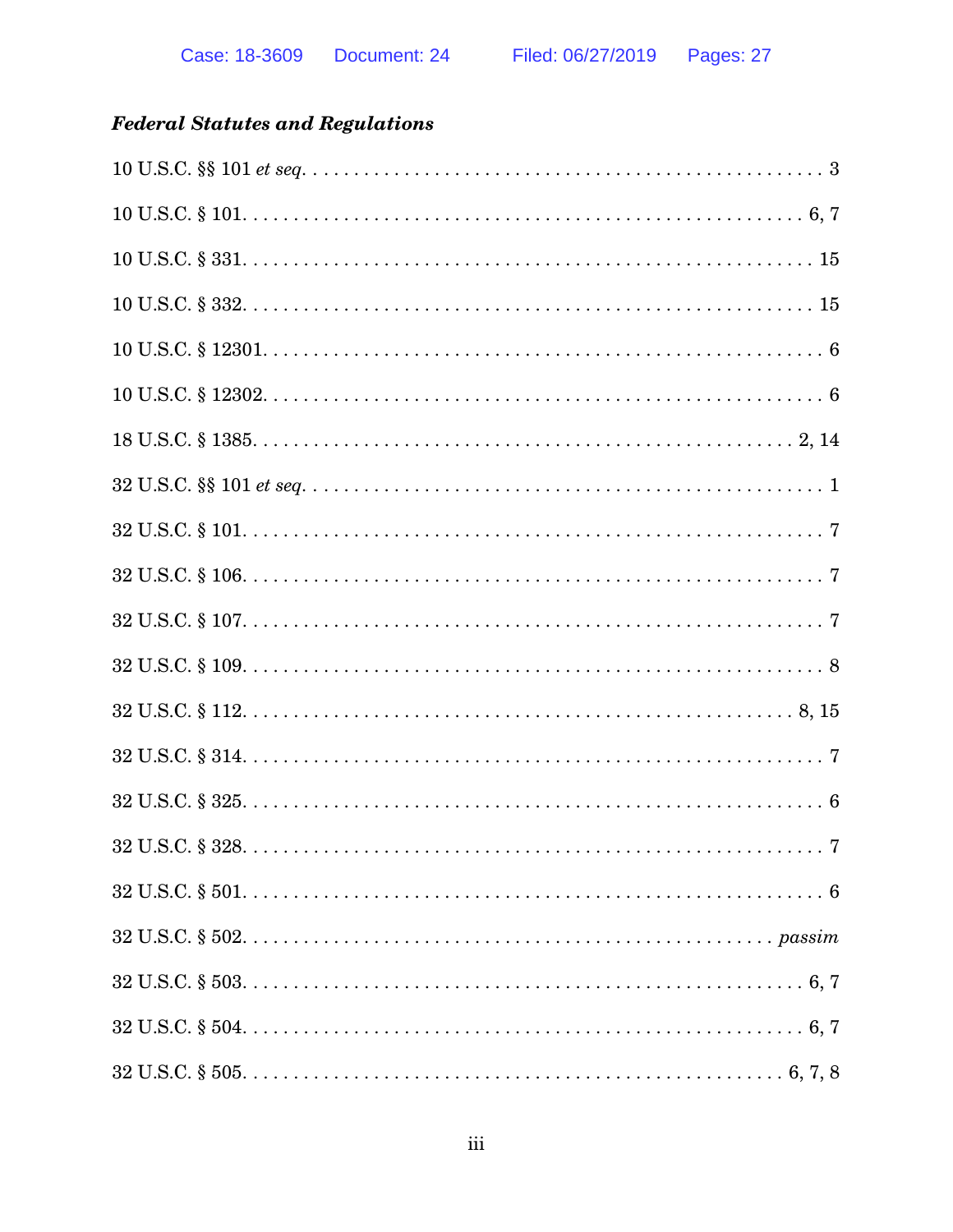| Nat'l Guard Regulation 500-5 (Aug. 18, 2010)<br>$www.ngbpdc.ngb.army.mil/Portals/27/Publications/ngr/$                                |
|---------------------------------------------------------------------------------------------------------------------------------------|
| <b>Other Authorities</b>                                                                                                              |
|                                                                                                                                       |
|                                                                                                                                       |
| Capt. R. Gleason, The Use of National Guard Personnel for Counter-Drug<br>Operations: Implications Under the Federal Tort Claims Act, |
| J. Kester, State Governors and the Federal National Guard,                                                                            |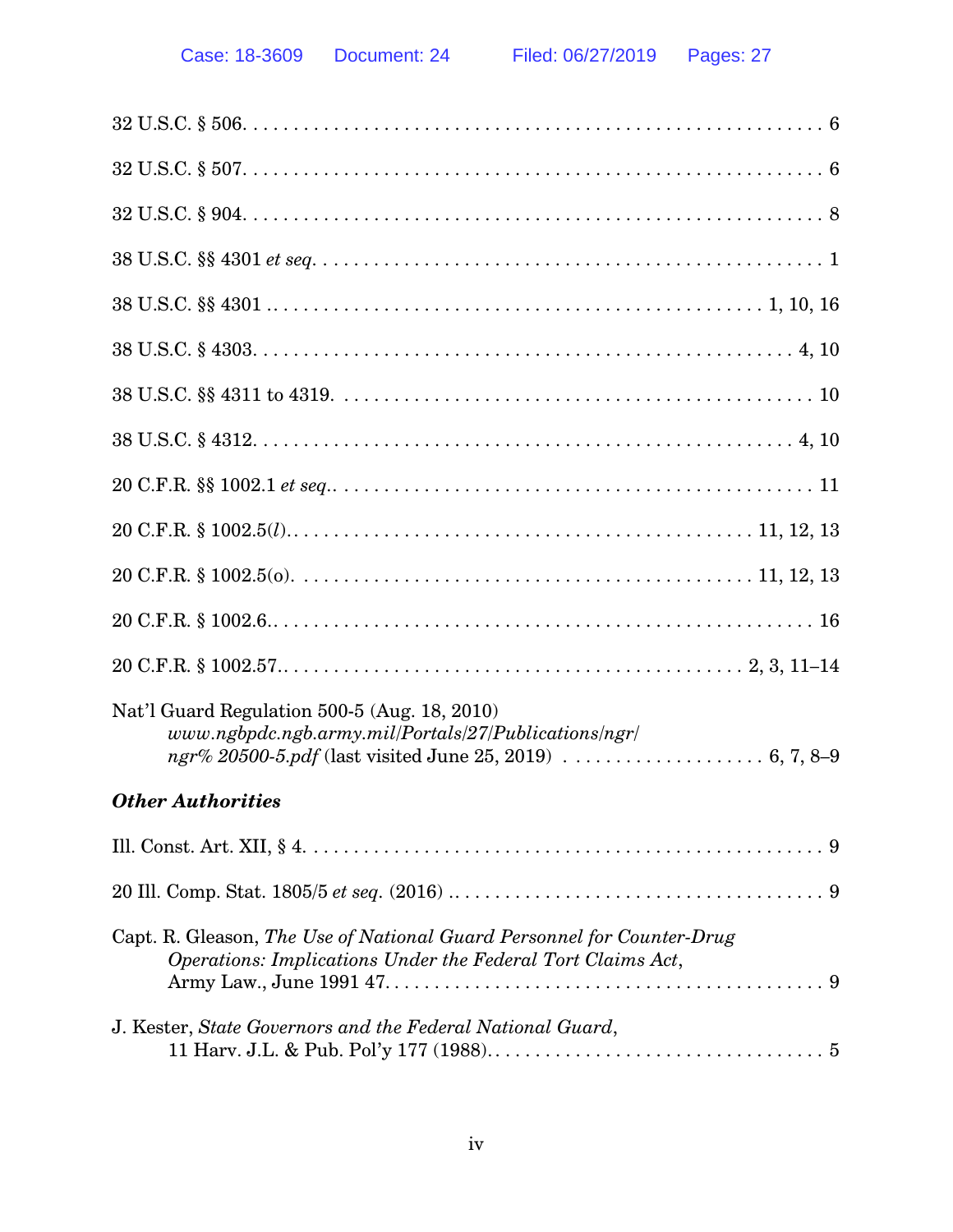| S. Kealy, Reexamining the Posse Comitatus Act: Toward A Right to Civil Law                                                                               |
|----------------------------------------------------------------------------------------------------------------------------------------------------------|
| Lt. Col. H. Manson, The Uniformed Services Employment and Reemployment                                                                                   |
| Maj. R. Martin, Military Justice in the National Guard: A Survey of the Laws<br>and Procedures of the States, Territories, and the District of Columbia, |
| W. Parker, IV, New National Guard Missions and the Federal Tort Claims Act,                                                                              |
| K. Reynolds, et al., Uniformed Services Employment and Reemployment<br>Rights Act, American Bar Ass'n, GPSolo March/April 2019.  9                       |
| Lieut. Col. S. Rich, The National Guard, Drug Interdiction and Counterdrug<br>Activities and Posse Comitatus: The Meaning and Implications of            |
| R. Wedlund, Citizen Soldiers Fighting Terrorism: Reservists' Reemployment                                                                                |
| F. Wiener, The Militia Clause of the Constitution,                                                                                                       |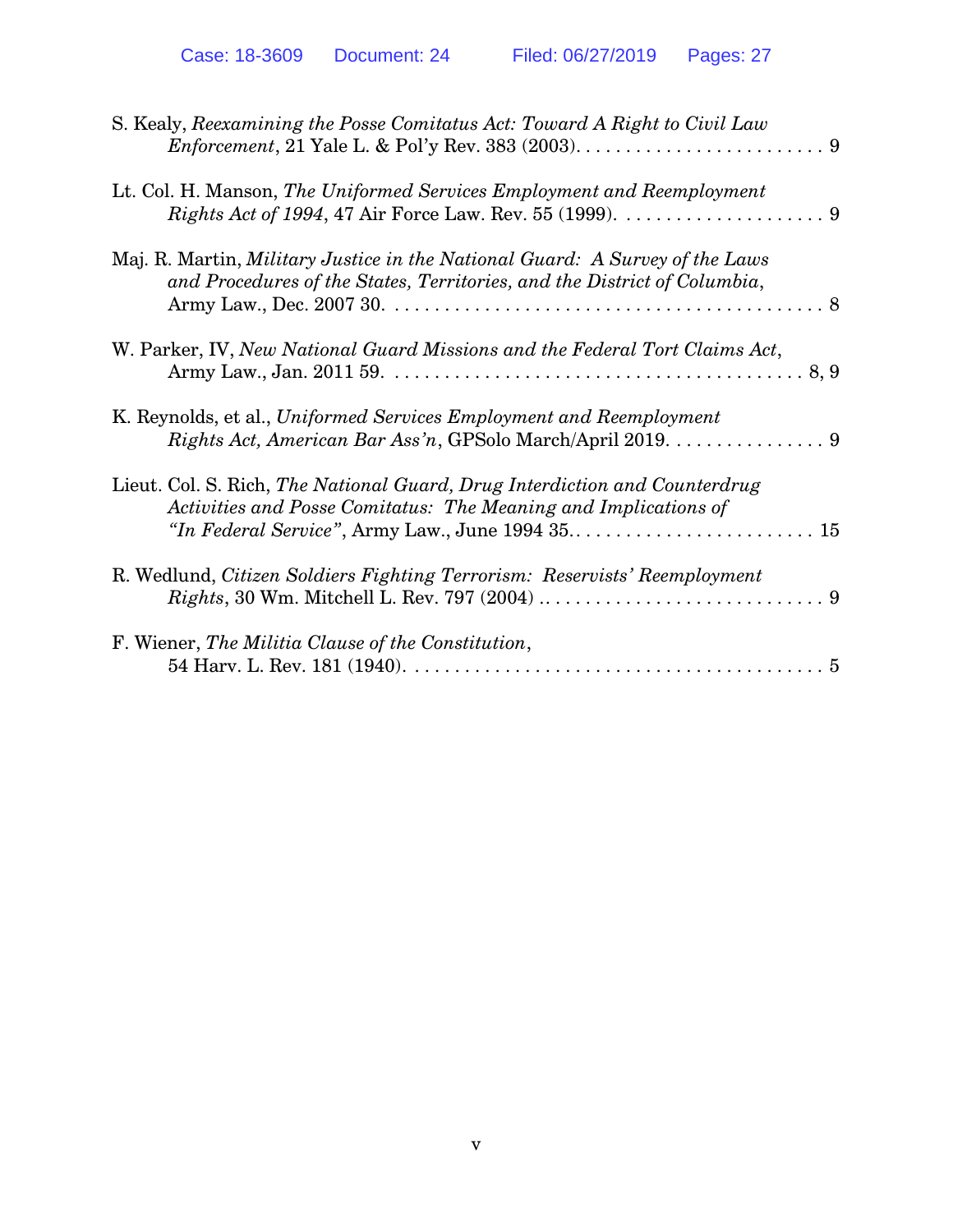#### **ISSUE PRESENTED FOR REVIEW**

Whether the Uniformed Service Members Employment and Reemployment Act, 38 U.S.C. §§ 4301 *et seq.* ("USERRA"), applies to full-time National Guard duty under Title 32 of the U.S. Code, 32 U.S.C. §§ 101 *et seq.* ("Title 32"), including counter-drug duty under 32 U.S.C. § 502(f).

#### **IDENTITY AND INTEREST OF AMICI STATES**

The amici States submit this brief pursuant to Rule 29(a)(2) of the Federal Rules of Appellate Procedure. They do so because the issue presented in this appeal is one of first impression in the federal circuit courts, with potentially far-reaching significance regarding the scope of USERRA's protection, and in particular whether it applies to fulltime National Guard duty under Title 32. Thus, the Court's decision will have a major impact on the men and women ordered to such duty, and on the States in whose National Guards they serve. The amici States have a direct interest in this case based on their need to attract people willing to serve in their National Guards, including in Title 32 operations, which have substantially expanded in recent decades. The district court's opinion, if not reversed, will discourage individuals from serving in the States' National Guards and fulfilling various Title 32 duties — including homeland security operations, responses to disasters and other emergencies, and counter-drug operations — by denying them USERRA protection for that service.

The amici States take no position on the merits of Plaintiff's claim apart from the statutory interpretation question on which the district court based its judgment.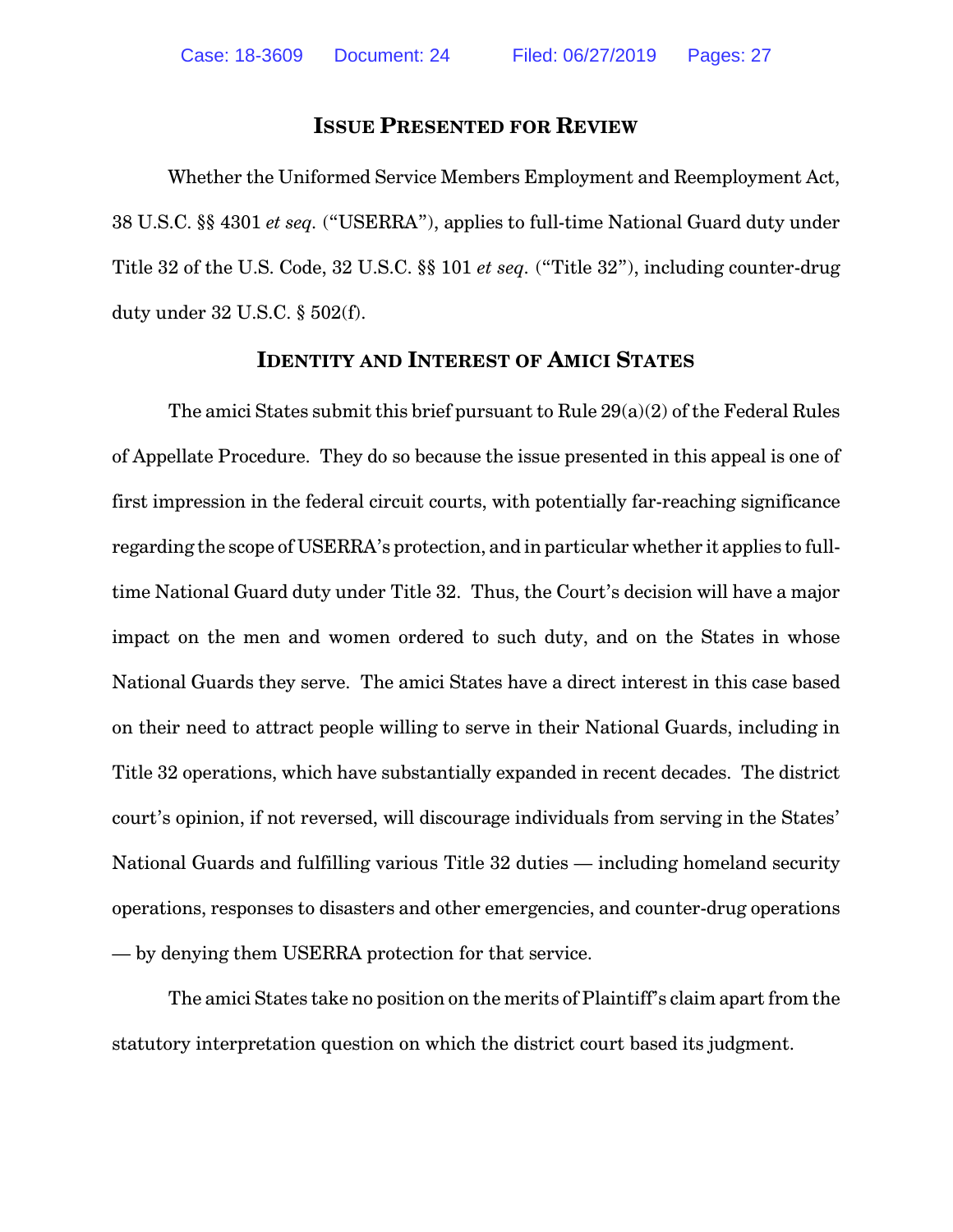#### **STATEMENT OF THE CASE**

Plaintiff David Mueller was a police officer for the City of Joliet, Illinois ("Joliet"), and a member of the National Guard. (Dkt. 36, ¶¶ 9, 12–13, 18, 23.) For three months in 2016, he provided full-time National Guard duty as part of a "counter-drug" operation authorized under Section 502(f) of Title 32, 32 U.S.C. § 502(f). (Dkt. 32 at 1; Dkt. 36, ¶¶ 24–28, 42–44.) His duty orders expressly relied on the authority of Section 502(f) and stated that he was "ordered to Full Time National Guard Duty." (Dkt. 41.) When that service ended, Joliet refused to give Mueller various benefits that he alleged USERRA required it to provide. (Dkt. 32 at 1–2; Dkt. 36, ¶¶ 40–42, 48–49.) He then brought this action against Joliet alleging a violation of USERRA. (Dkt. 1; Dkt. 36.)

The district court dismissed the action, holding that USERRA's provisions apply only to service by National Guard members when their duties are controlled by the President of the United States, not National Guard service controlled by the Governor of their State. (Dkt. 32 at 5–8.) In reaching that conclusion, the district court relied on its interpretation of 20 C.F.R. § 1002.57(b), which describes the scope of service by National Guard members covered by USERRA. (*Id.* at 7–8.) The district court also relied on its view that reading USERRA to apply to counter-drug duty by a National Guard member under Section 502(f) of Title 32 would violate the Posse Comitatus Act, 18 U.S.C. § 1385. (*Id.* at 6–7.) Mueller filed a motion for reconsideration, which the district court denied. (Dkt. 33; Dkt. 55.) He then appealed. (Dkt. 57.)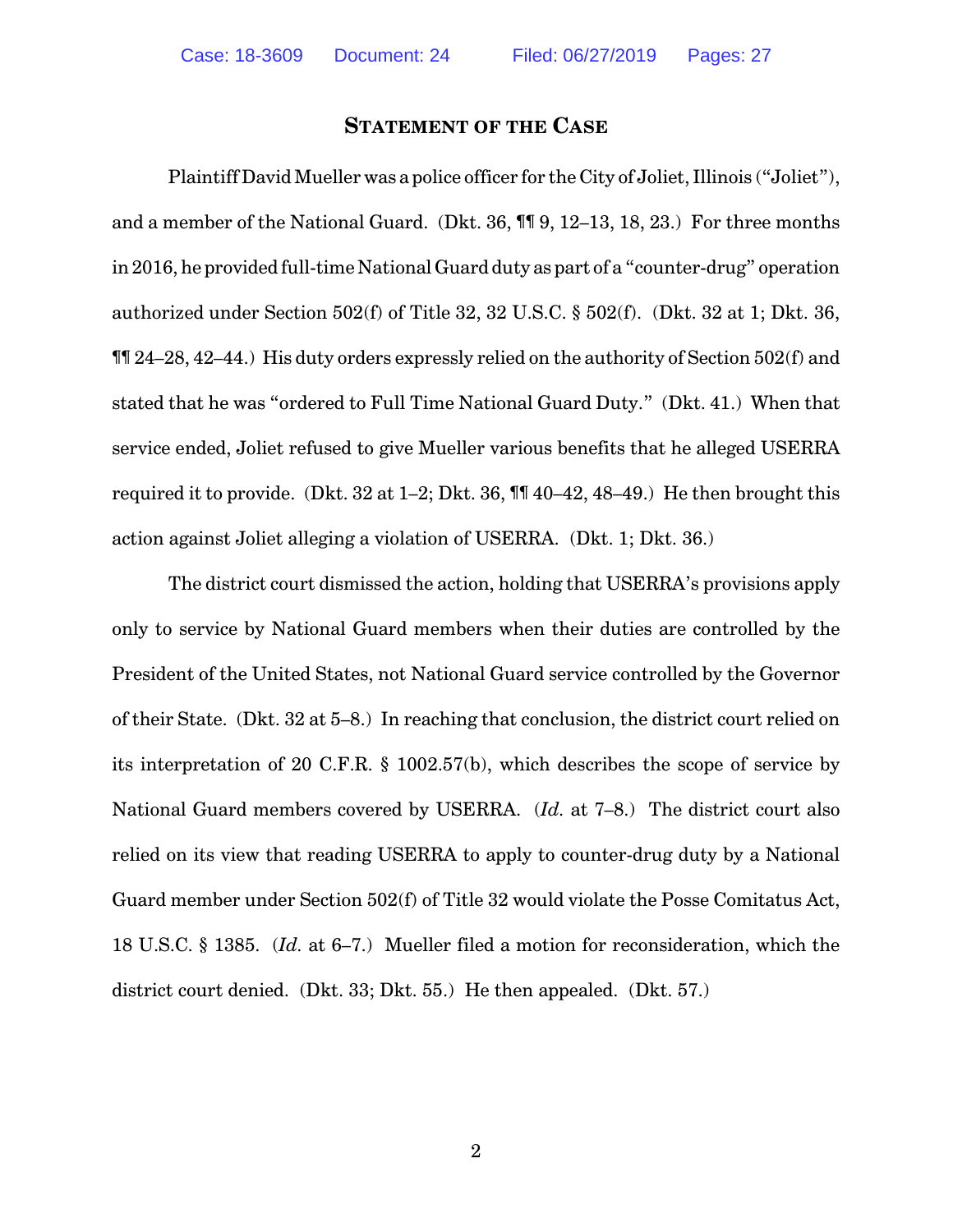#### **SUMMARY OF ARGUMENT**

USERRA's provisions defining the scope of its coverage, based on "service in the uniformed services," unambiguously state that it applies to both "active duty" in the armed forces, governed by Title 10 of the U.S. Code, 10 U.S.C. §§ 101 *et seq.* ("Title 10"), and "full-time National Guard duty," governed by Title 32. Those statutory provisions are dispositive of the issue in this appeal. Nothing in USERRA's regulations or in the Posse Comitatus Act warrants a contrary conclusion.

The regulations implementing USERRA expressly affirm that the law protects full-time National Guard duty under Title 32. In reaching the contrary conclusion, the district court relied on its interpretation of an isolated phrase in one of these regulations: 20 C.F.R. § 1002.57. But Section 1002.57 must be read to conform to the plain meaning of USERRA and other USERRA regulations, all of which state that full-time National Guard duty under Title 32 is within the law's coverage. Overlooking these provisions, the district court mistook a reference in Section 1002.57(b) to the absence of coverage for *state active duty* — i.e., operations by National Guard members in their home States entirely under state law — for the absence of coverage for Title 32 duty, which operates under state command but is authorized by federal law.

The district court also erred by relying on the Posse Comitatus Act, which generally prohibits using the "armed forces," in Title 10 status, for domestic law enforcement. Full-time National Guard duty under Title 32, including counter-drug duty under Section 502(f), is not service in the armed forces. It also falls within the Posse Comitatus Act's exclusion for activities specifically authorized by Congress.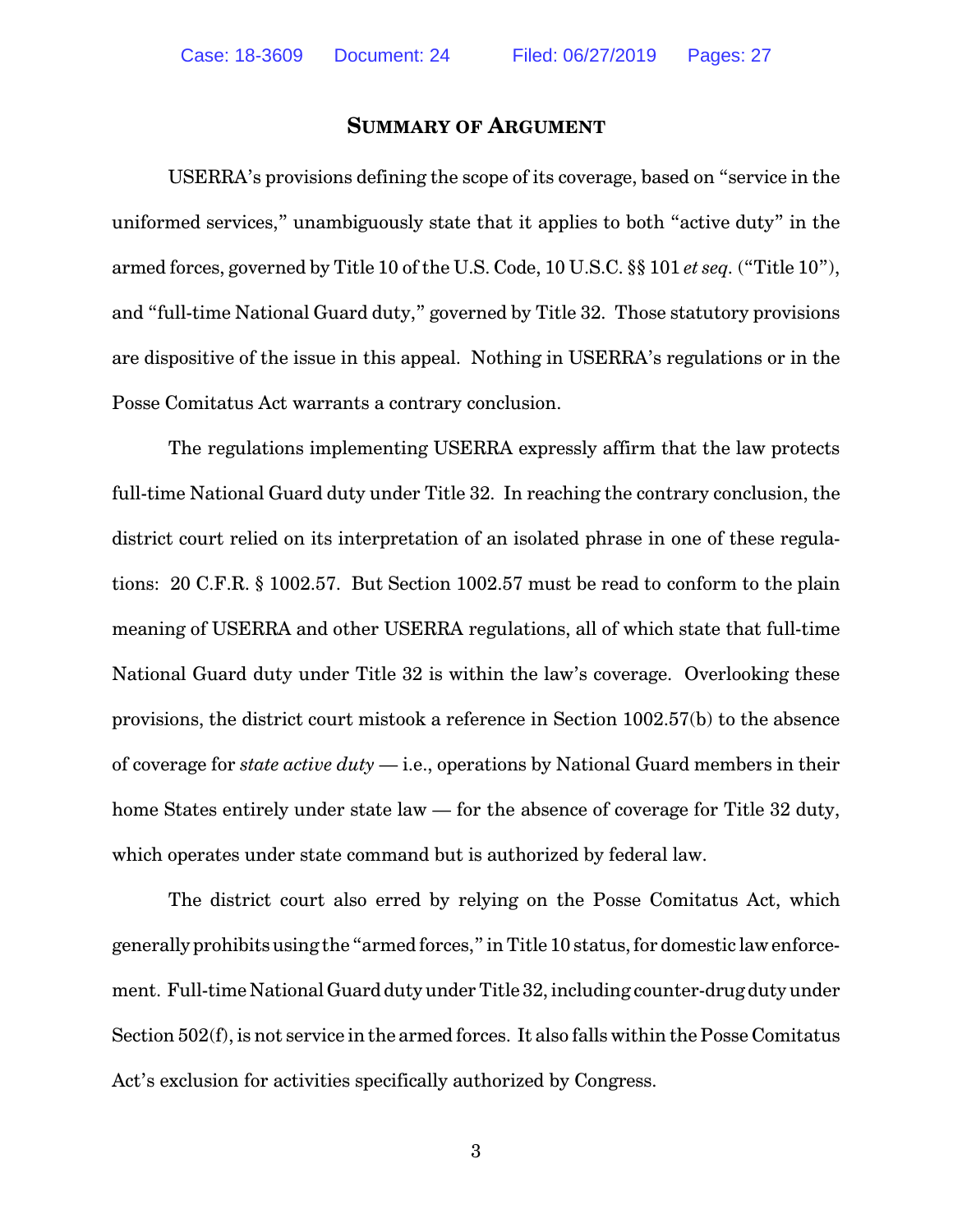#### **ARGUMENT**

#### **I. Standard of Review**

The district court's interpretation of USERRA presents a question of law, subject to *de novo* review. See *United States v. Miller*, 883 F.3d 998, 1003 (7th Cir. 2018).

#### **II. USERRA Applies to Full-Time National Guard Service under Title 32.**

The district court's judgment should be reversed because it rests on an incorrect interpretation of USERRA that erroneously excludes coverage of full-time duty in the National Guard authorized under Title 32. USERRA expressly provides that its protection applies to "service in the uniformed services," 38 U.S.C. § 4312(a), which it defines to include "full-time National Guard duty," 38 U.S.C. § 4303(13). The plain meaning of this statutory text is controlling.

In reaching a contrary conclusion, the District Court effectively disregarded USERRA's language and relied on two mistaken assumptions: (1) the belief, based on its misinterpretation of a Department of Labor regulation, that USERRA does not apply to Title 32 duty because it is under state command; and (2) the belief that counter-drug duty under federal command pursuant to 32 U.S.C. § 502(f) would violate the Posse Comitatus Act. Both assumptions are wrong, and neither overcomes USERRA's plain language stating that it covers full-time National Guard duty under Title 32.

#### **A. Structure of the National Guard**

An understanding of the scope of USERRA's protection benefits from a short exposition of the National Guard's structure and the different capacities in which its members serve. Briefly, as described more fully below, members of a State's National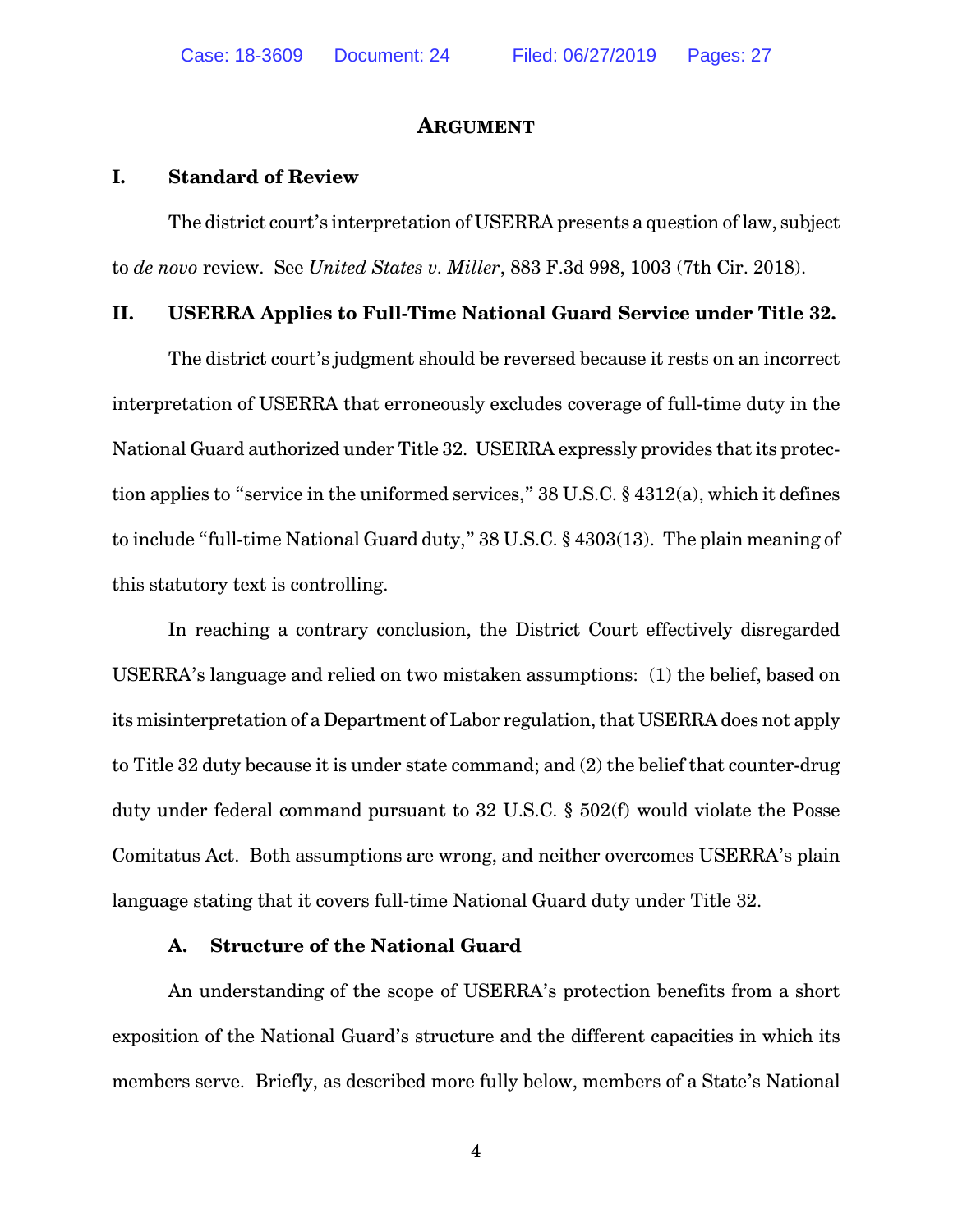Guard may serve in three different non-civilian capacities, or "statuses": (1) in "active duty" under Title 10, as part of the federal armed services under the President's command (also referred to as "federal service"); (2) in the National Guard under Title 32, including full-time National Guard duty, authorized by federal law but under state command; and (3) in "state active duty," exclusively under state-law authority.

#### **1. Service of National Guard Members Under Federal Law**

For historical reasons, and due to differences in Congress's constitutional authority over the Army (consisting mostly of full-time soldiers) and over the Militia (comprised of civilians available for service), it has regulated the two entities under separate sets of laws. *Perpich v. Dep't of Defense*, 496 U.S. 334, 340–46 & nn.13–15, 350 (1990); *Clark v. United States*, 322 F.3d 1358, 1361 (Fed. Cir. 2003); *United States ex rel. Gillett v.Dern*, 74 F.2d 485, 487 (D.C.Cir. 1934); see generally J. Kester, *State Governors and the Federal National Guard*, 11 Harv. J.L. & Pub. Pol'y 177, 190–99 (1988); F. Wiener, *The Militia Clause of the Constitution*, 54 Harv. L. Rev. 181, 184–85 (1940). The result is that the National Guard has a "hybrid" role under federal law in which its members' status depends on their prescribed duties in response to specific circumstances. See *Lipscomb v. Fed. Labor Relations Auth.*, 333 F.3d 611, 614 (5th Cir. 2003); *Clark*, 322 F.3d at 1361, 1365–67; *United States v. Hutchings*, 127 F.3d 1255, 1258 (3d Cir. 1997); *Charles v. Rice*, 28 F.3d 1312, 1315-16 (1st Cir. 1994); *Knutson v. Wisconsin Air Nat'l Guard*, 995 F.2d 765, 767 (7th Cir. 1993); *Illinois Nat'l Guard v. Federal Labor Relations Auth.*, 854 F.2d 1396, 1397–98 (D.C. Cir. 1988).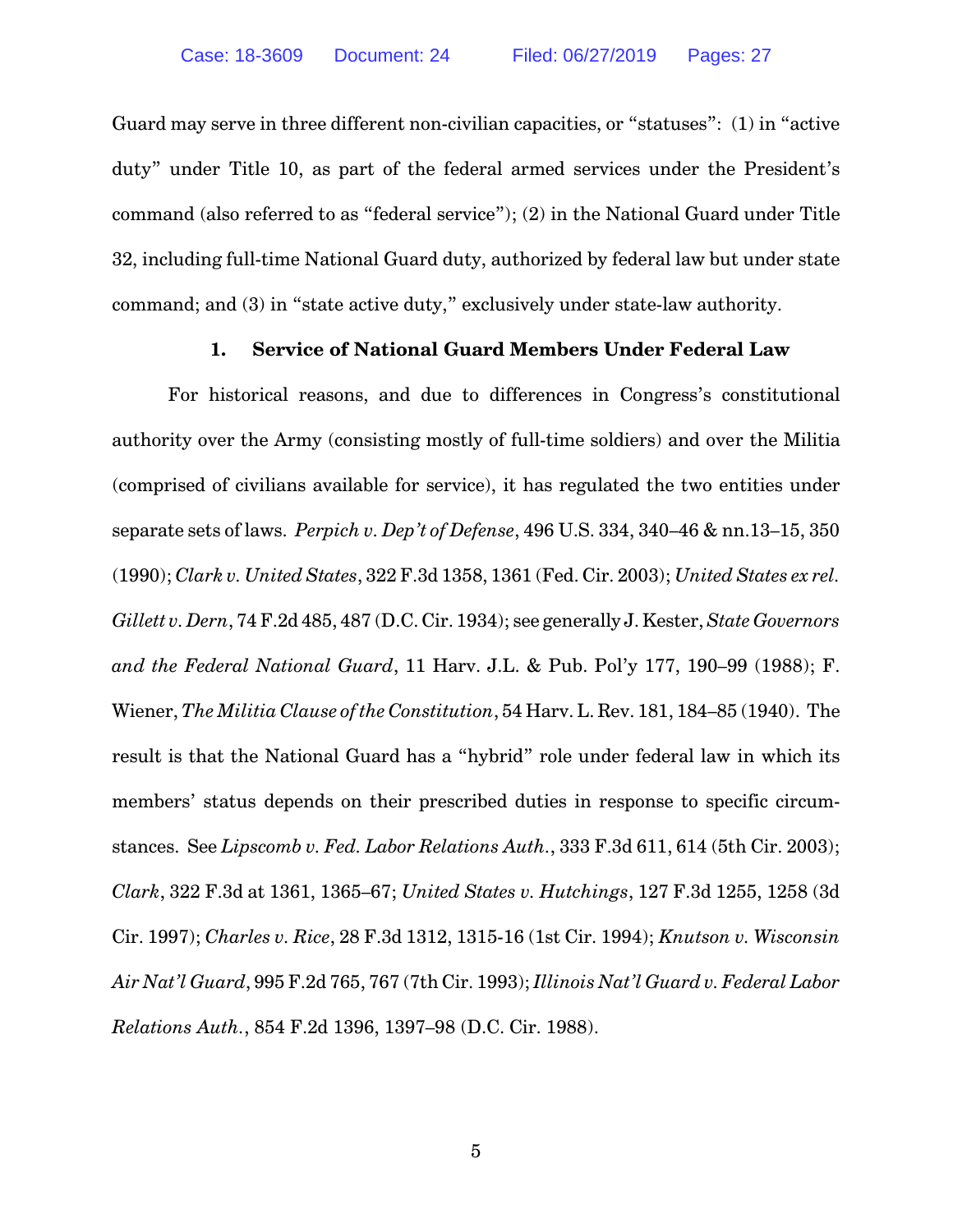Consistent with the National Guard's status as a reserve force, its members keep their civilian status except when performing assigned duties. *Perpich*, 496 U.S. at 348. Such assigned duties include part-time training. See 32 U.S.C. §§ 501–507; *Charles*, 28 F.3d at 1316 ("[m]any Guard members, so-called 'weekenders,' serve only part-time, by participating in drills and maneuvers on weekends and in the summer"). In addition to performing their regular readiness training, members of the National Guard may be either called into "active duty" in the armed forces (often referred to as "federal service"), in which they temporarily relinquish their National Guard status and serve under the President's command, or placed in "full-time National Guard duty" in response to natural disasters or to perform other operations. See *Perpich*, 496 U.S. at 343–51; *Clark*, 322 F.3d at 1366–67; *Hutchings*, 127 F.3d at 1258; *Gilliam v. Miller*, 973 F.2d 760, 763–64 (9th Cir. 1992); Nat'l Guard Regulation 500-5, § 4-1 (Aug. 18, 2010) ("NGR 500-5"), available at *www.ngbpdc.ngb.army.mil/Portals/27/Publications/ngr/ngr% 20500-5.pdf* (last visited June 25, 2019).

Active duty status in the armed forces is governed by Title 10, which relieves a member of his National Guard status.  $10$  U.S.C.  $\S 101(d)(1)$ ;  $32$  U.S.C.  $\S \ \ 325(a)$ , (c); see also *Perpich*, 496 U.S. at 345–47 (describing "dual enlistment" structure under which "a member of the Guard who is ordered to active duty in the federal service is thereby relieved of his or her status in the State Guard for the entire period of federal service"). National Guard members may be called up for active duty "[i]n time of war or of national emergency declared by Congress," 10 U.S.C. § 12301, and "[i]n time of national emergency declared by the President," 10 U.S.C. § 12302.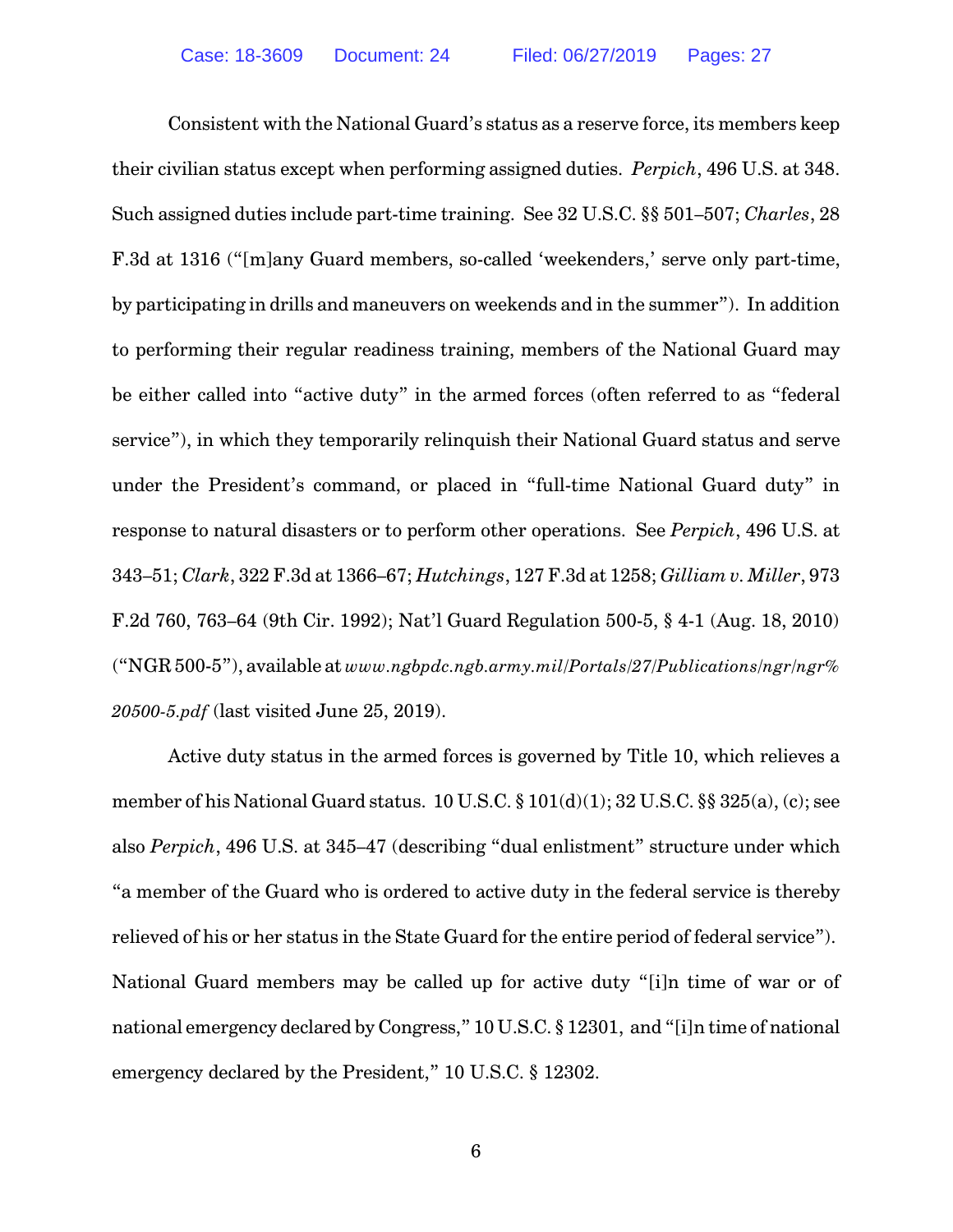By contrast, National Guard status is governed by Title 32, which controls both the periodic training required of all National Guard members, and full-time National Guard duty for specific operations. See *Clark*, 322 F.3d at 1366–68; *Charles*, 28 F.3d at 1316; *Gilbert v. United States*, 165 F.3d 470, 473 (6th Cir. 1999); *Hutchings*, 127 F.3d at 1258; 32 U.S.C. § 101(19) (defining "Full-time National Guard duty" to include service "in the member's status as a member of the National Guard of a State . . . under section 316, 502, 503, 504, or 505 of this title for which the member is entitled to pay from the United States"); 32 U.S.C. §§ 502(f) (providing that "a member of the National Guard may . . . be ordered to perform training or *other duty*") (emphasis added); see also  $32$  U.S.C. § 101(12) (defining "active duty" to exclude "full-time National Guard duty").<sup>1</sup>

National Guard duty under Title 32 is funded by the federal government but conducted under the command of the States' governors. 32 U.S.C. §§ 106, 107, 314, 328; *Perpich*, 496 U.S. at 351 ("The Federal Government provides virtually all of the funding, the materiel, and the leadership for the State Guard units."); *Lipscomb*, 333 F.3d at 614 2003) ("The daily operations of the national guard units are thus recognized generally to be under the control of the states, but governed largely by substantive federal law."); *Charles*, 28 F.3d at 1315–16; see also *Clark*, 322 F.3d at 1366; *Hutchings*, 127 F.3d at 1258–59; *Knutson*, 995 F.2d at 767–68; *Ill. Nat'l Guard*, 854 F.2d at 1397–98; NGR 500-5, § 4-1(c)(1) ("Although these duties [under § 502(f)] are wholly federally funded, for all such duty, the National Guard remains under the command and control of the

<sup>1</sup> Federal laws relating to the National Guard typically contain parallel provisions for the Army National Guard and the Air Force National Guard. See 10 U.S.C. §§ 101(c)(1)–(5); 32 U.S.C. §§ 101(3)–(6), (19); see also *Knutson*, 995 F.2d at 767. For simplicity, this brief generally refers only to the Army National Guard.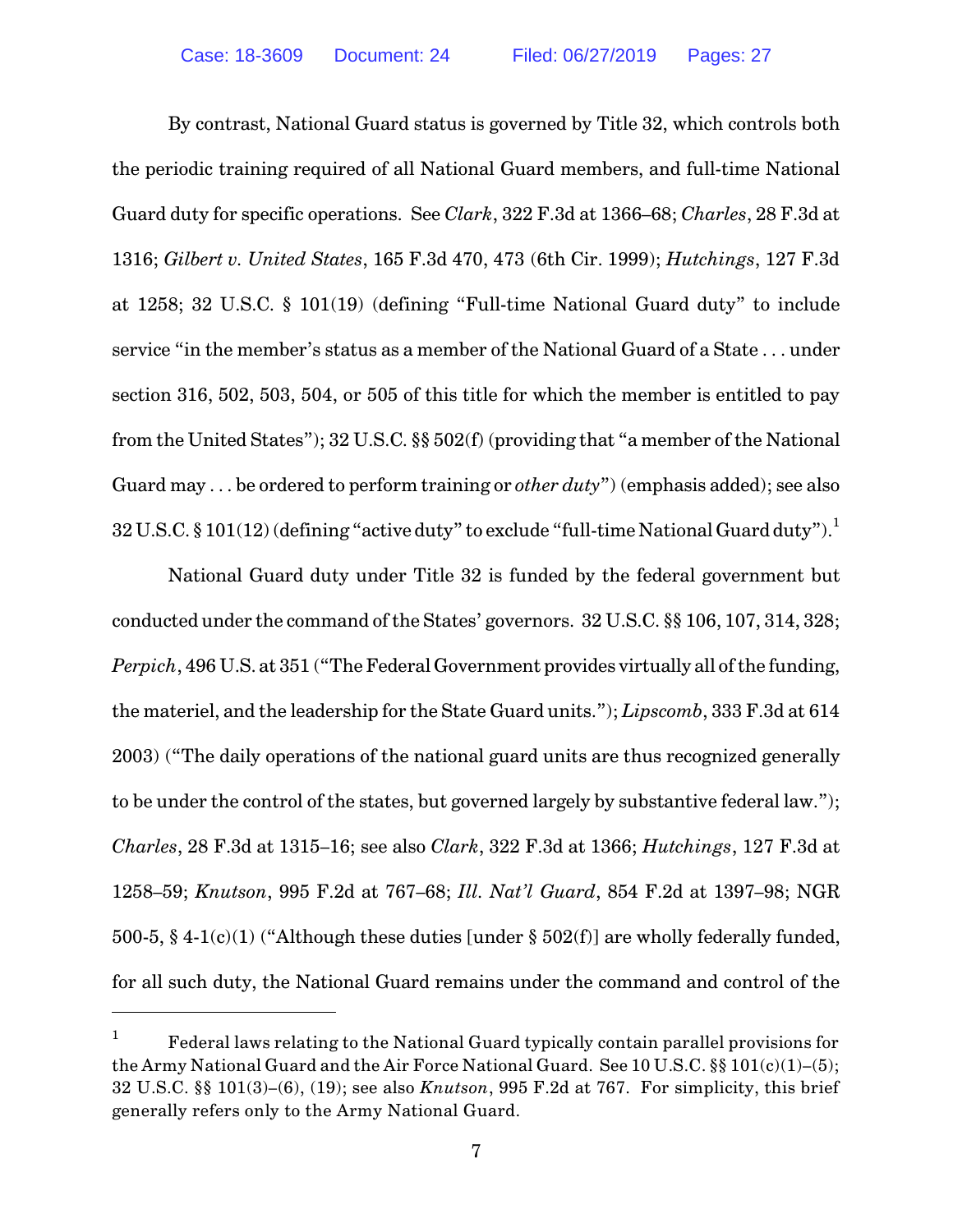respective Governor"); Maj. R. Martin, *Military Justice in the National Guard: A Survey of the Laws and Procedures of the States, Territories, and the District of Columbia*, Army Law., Dec. 2007 30, 32 ("*Military Justice*"). In recent decades, Title 32 duty has expanded to include not only responding to natural disasters, but also homeland security actions (authorized by 32 U.S.C. § 904, added in 2004) and counter-drug operations (authorized by 32 U.S.C. § 502(f)). See also 32 U.S.C. § 112 (authorizing funding for counter-drug operations); W. Parker, IV, *New National Guard Missions and the Federal Tort Claims Act*, Army Law., Jan. 2011 59, 59–60 ("*New National Guard Missions*").

#### **2. State Active Duty**

A key aspect of non-civilian service by National Guard members that the district court overlooked or misapprehended is that such service is not limited to duty under federal law pursuant to Title 10 or Title 32. Instead, the National Guard of each State also constitutes its own militia and may be tasked with implementing operations exclusively under state law — commonly referred to as "state active duty" (or "SAD") under the command of its Governor, using state funds. See *Smith v. Sikorsky Aircraft Corp.*, 623 F. App'x 156, 159 (5th Cir. 2015) (explaining that service "pursuant to § 505 of Title 32 of the United States Code . . . and state active duty (SAD) status are mutually exclusive"); *Jorden v. Nat'l Guard Bureau*, 799 F.2d 99, 101 (3d Cir. 1986); see also 32 U.S.C. § 109(b) ("Nothing in this title limits the right of a State . . . to use its National Guard . . . within its borders in time of peace . . . ."); *Perpich*, 496 U.S. at 351 (referring to State's "ability to rely on its own Guard in state emergency situations"); NGR 500-5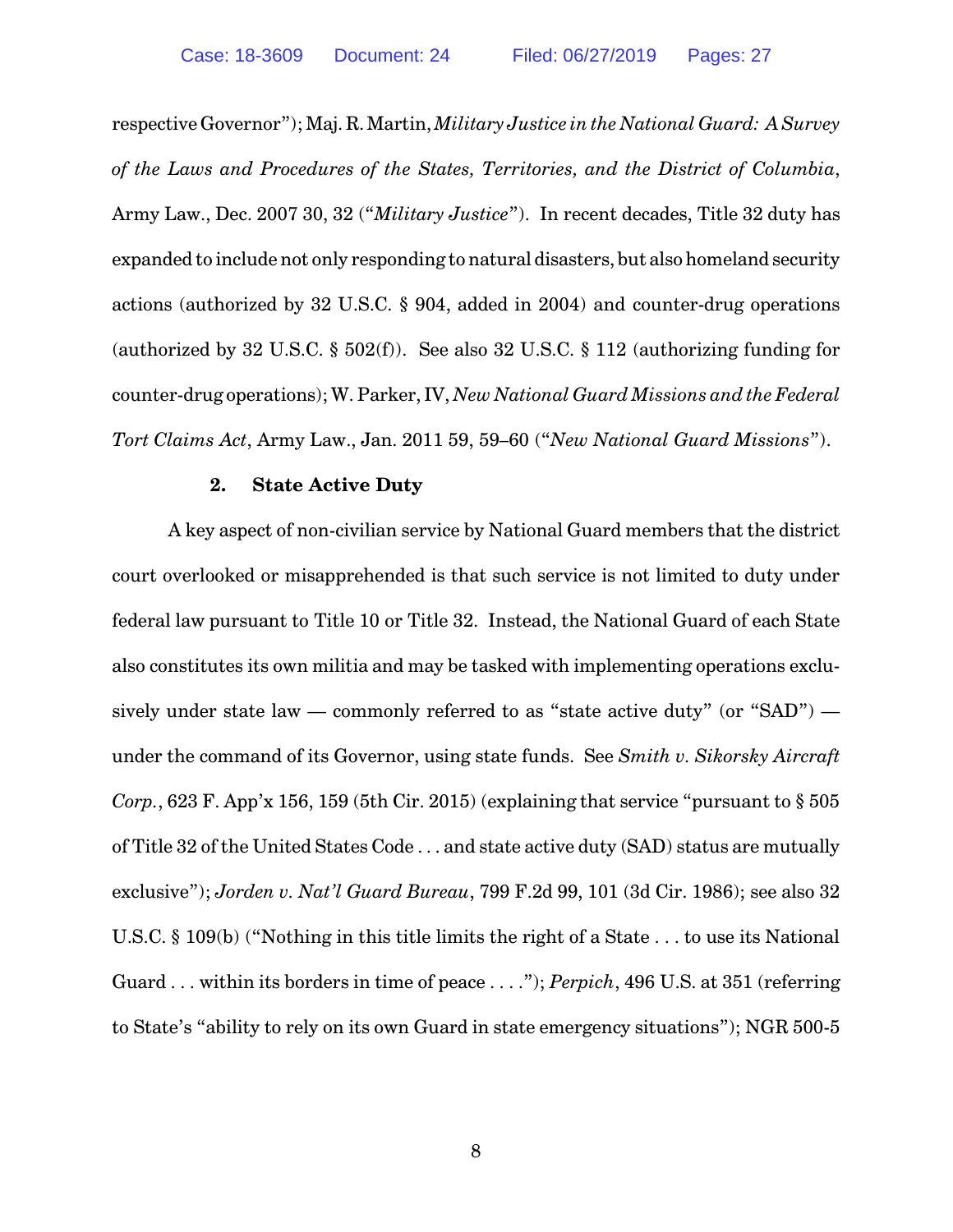$\S$ § 3-2, 4-1, 10-2. $^2$  Such duties, which do not depend on federal law and are not funded by the federal government, include, for example, fighting forest fires and in-state relief efforts following natural disasters like floods or hurricanes. *Jorden*, 799 F.2d at 101; *New National Guard Missions*, Army Law., Jan. 2011 at 59–60; *Military Justice*, Army Law., Dec. 2007 at 34. In Illinois, for example, state-law authority for such operations is found in its state constitution and corresponding laws. Ill. Const. Art. XII, § 4; 20 Ill. Comp. Stat. 1805/5 *et seq.* (2016).

### **B. USERRA' Plain Language Establishes that It Applies to Full-Time National Guard Duty under Title 32.**

The plain meaning of USERRA's governing text establishes that USERRA applies not only to "active duty" under Title 10, but also to "full-time National Guard duty" under Title 32. USERRA's declared purposes are:

> (1) to encourage noncareer service in the uniformed services by eliminating or minimizing the disadvantages to civilian careers and employment which can result from such service;

<sup>2</sup> See also S. Kealy, *Reexamining the Posse Comitatus Act: Toward A Right to Civil Law Enforcement*, 21 Yale L. & Pol'y Rev. 383, 416 n.224 (2003); R. Wedlund, *Citizen Soldiers Fighting Terrorism: Reservists' Reemployment Rights*, 30 Wm. Mitchell L. Rev. 797, 831 (2004); W. Parker,IV, *New National Guard Missions and the Federal Tort Claims Act*, Army Law., Jan. 2011, 59, 59–60 (describing Title 32 operations that previously would have been performed as "state active duty"); Lt. Col. H. Manson, *The Uniformed Services Employment and Reemployment Rights Act of 1994*, 47 Air Force Law. Rev. 55, 85–86 (1999); Capt. R. Gleason, *The Use of National Guard Personnel for Counter-Drug Operations: Implications Under the Federal Tort Claims Act*, Army Law., June 1991 47, 47–49; K. Reynolds, *et al.*, *Uniformed Services Employment and Reemployment Rights Act*, American Bar Ass'n, GPSolo March/April 2019, 42, 44–45 (explaining differences among "three types of military orders a servicemember can serve under": "Title 10 Active Duty (serving in the military pursuant to Title 10 U.S. Code), Title 32 (serving in the military pursuant to Title 32 U.S. Code), and State Active Duty (SAD, serving pursuant to state statute).").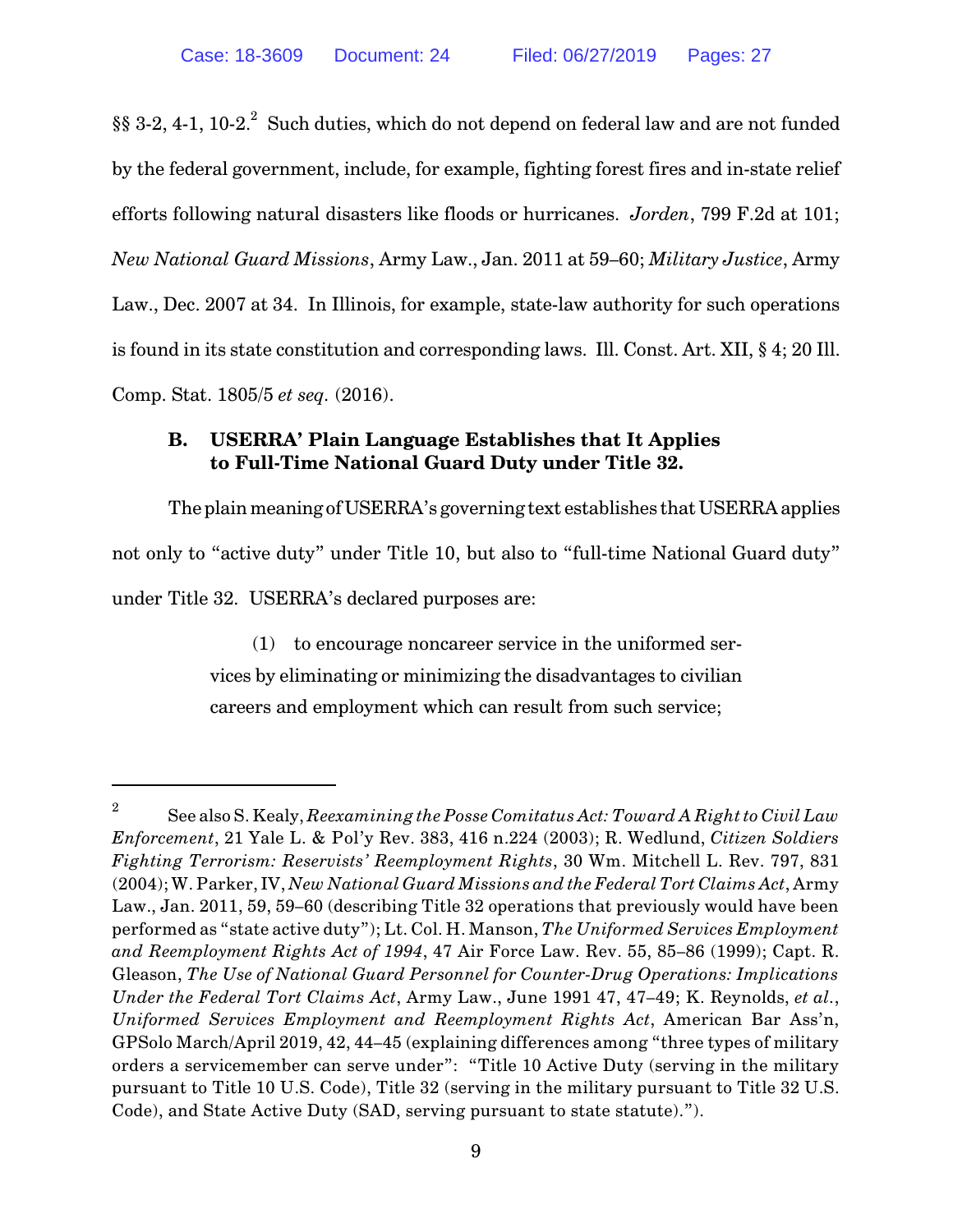(2) to minimize the disruption to the lives of persons performing service in the uniformed services . . . by providing for the prompt reemployment of such persons upon their completion of such service; and

(3) to prohibit discrimination against persons because of their service in the uniformed services.

38 U.S.C. § 4301. USERRA achieves these purposes by granting anti-discrimination and reemployment protections — detailed in Sections 4311 to 4319 (38 U.S.C. §§ 4311 to 4319) — to "any person whose absence from a position of employment is necessitated by reason of *service in the uniformed services*." 38 U.S.C. § 4312(a) (emphasis added).

The controlling issue in this appeal is whether full-time National Guard duty under Title 32 generally, and such duty in a counter-drug operation under 32 U.S.C. § 502(f) specifically, qualifies as "service in the uniformed services" within the meaning of USERRA Section 4312(a). Section 4303(13) explicitly answers that question in the affirmative, stating:

> The term "service in the uniformed services" means the performance of duty on a voluntary or involuntary basis in a uniformed service under competent authority and includes active duty, active duty for training, initial active duty for training, inactive duty training, [and] *full-time National Guard duty*[.]

38 U.S.C. § 4303(13) (emphasis added). Section 4303(16) similarly provides: "The term 'uniformed services' means the Armed Forces [and] the Army National Guard . . . when engaged in active duty for training, inactive duty training, or *full-time National Guard duty* . . . ." 38 U.S.C. § 4303(16) (emphasis added).

10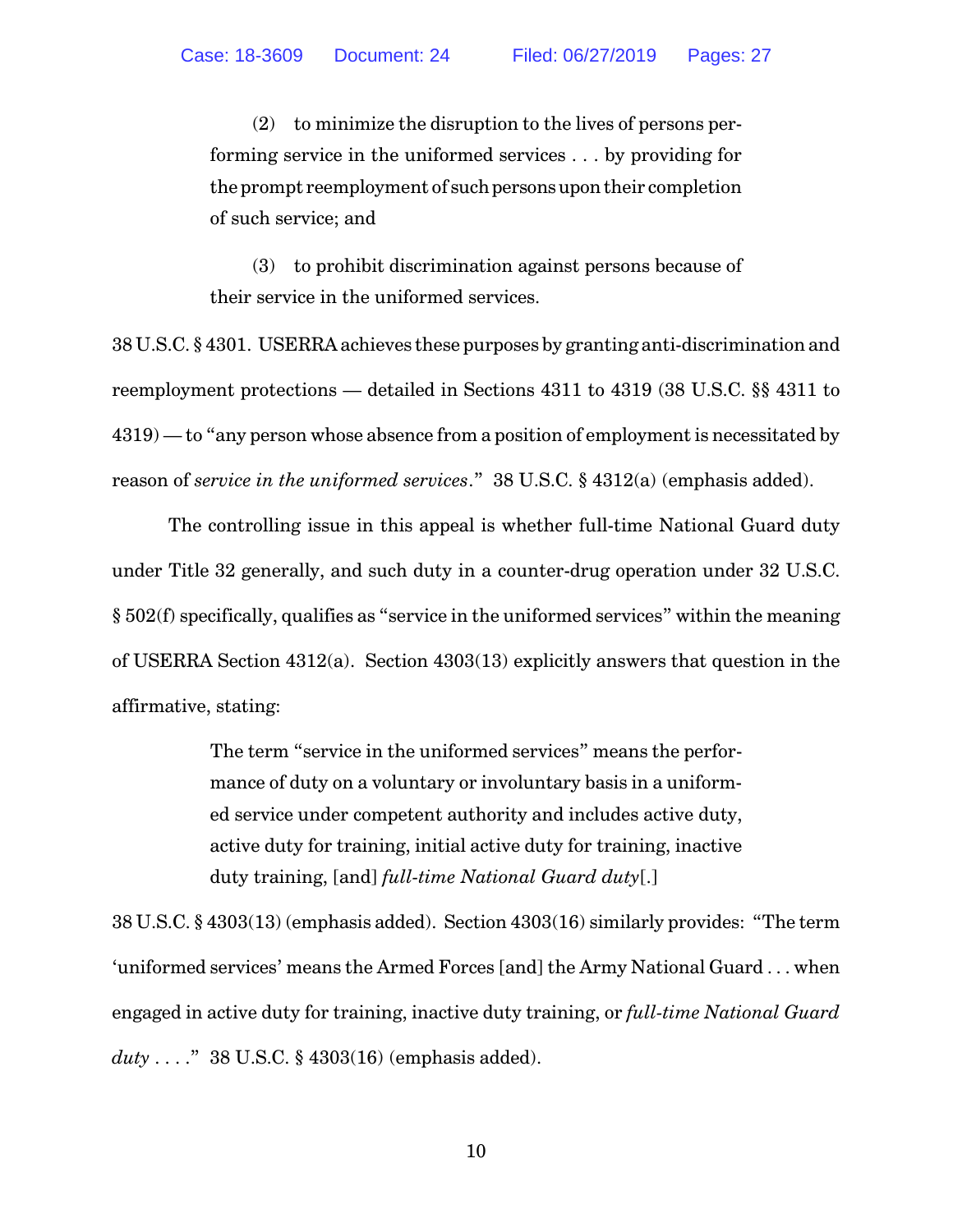These provisions unambiguously establish that USERRA applies not only to "active duty" under Title 10, but also to "full-time National Guard duty" under Title 32, which was Mueller's status that formed the basis for his USERRA claim in this case. Surprisingly, the district court did not mention these statutory provisions. (Dkt. 32; Dkt. 55.) Instead, citing a Department of Labor regulation implementing USERRA, Section 20 C.F.R. § 1002.57, the district court stated that the term "uniformed service" is "defined in federal law as *excluding a tour of duty while under state control* and not under federal control." (Dkt. 32 at 7, emphasis added.) As discussed directly below, that is not even an accurate reading of this regulation. But because USERRA itself is clear, there was no reason for the district court to refer to its regulations. See *Silvernail v. Ameritech Pension Plan*, 439 F.3d 355, 358 (7th Cir. 2006); see also *Pereira v. Sessions*, 138 S. Ct. 2105, 2113 (2018). Rather, the district court should have held that USERRA, by its plain terms, covers full-time National Guard duty under Title 32.

## **C. The Regulations Implementing USERRA Confirm that It Applies to Full-Time National Guard Duty under Title 32.**

Even if it were appropriate for the district court to consider USERRA's regulations, they confirm that USERRA applies to full-time National Guard duty under Title 32, and thus to Mueller's service on which he based his USERRA claim in this case. The district court erred, therefore, in concluding that these regulations, and 20 C.F.R. § 1002.57 in particular, warranted a contrary conclusion.

The regulations implementing USERRA are located at Title 20, Part 1002, of the Code of Federal Regulations. 20 C.F.R. §§ 1002.1 *et seq.* Especially relevant here, Sections  $1002.5(l)$  and  $1002.5(0)$ , relating to USERRA's definitions, state, respectively,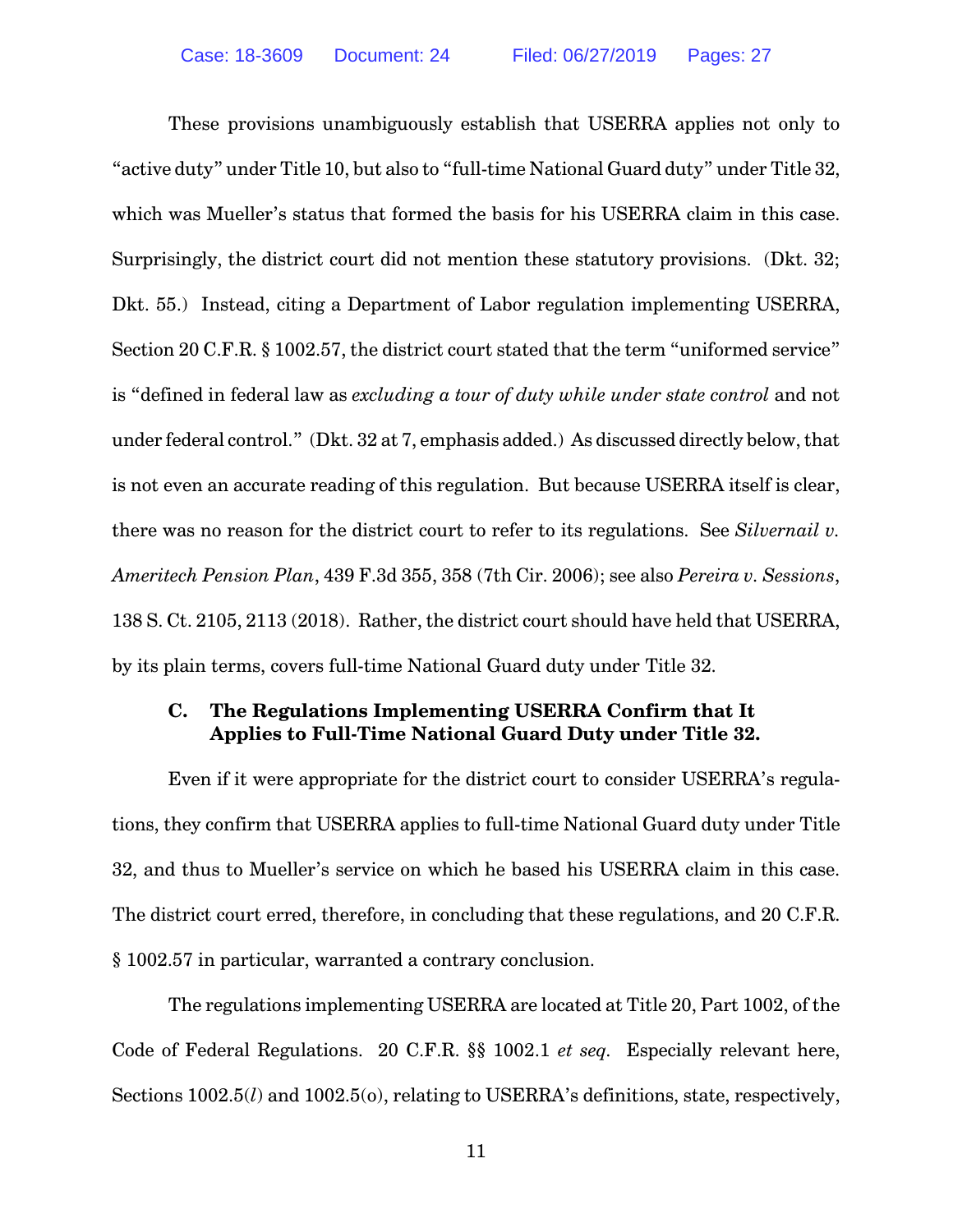that "*[s]ervice in the uniformed services includes* active duty, active and inactive duty for training, [and] *National Guard duty under Federal statute*," and that "*[u]niformed services means* the Armed Forces [and] the Army National Guard . . . when engaged in active duty for training, inactive duty training, or *full-time National Guard duty*." 20 C.F.R. § 1002.5(*l*), (o) (emphasis added). Thus, these regulations both conform to the text of USERRA itself and affirm that full-time National Guard duty under Title 32 is covered service.

Section 1002.57, on which the district court heavily relied, does not warrant a different conclusion. That Section, which specifically addresses whether "all service as a member of the National Guard [is] considered 'service in the uniformed services,'" states: "National Guard members may perform service under either Federal or State authority, but only Federal National Guard service is covered by USERRA." 20 C.F.R. § 1002.57. Elaborating, Section 1002.57 provides:

> (a) *National Guard service underFederal authority is protected by USERRA*. Service under Federal authority includes active duty performed under Title 10 of the United States Code. *Service under Federal authority also includes duty under Title 32 of the United States Code, such as* active duty for training, inactive duty training, or *full-time National Guard duty*.

> (b) *National Guard service under authority of State law is not protected by USERRA*. However, many States have laws protecting the civilian job rights of National Guard members who serve under State orders. . . .

Id. (emphasis added). Thus, Section 1002.57(a), like Section 1002.5(o), expressly includes full-time National Guard duty under Title 32 in USERRA's coverage.

12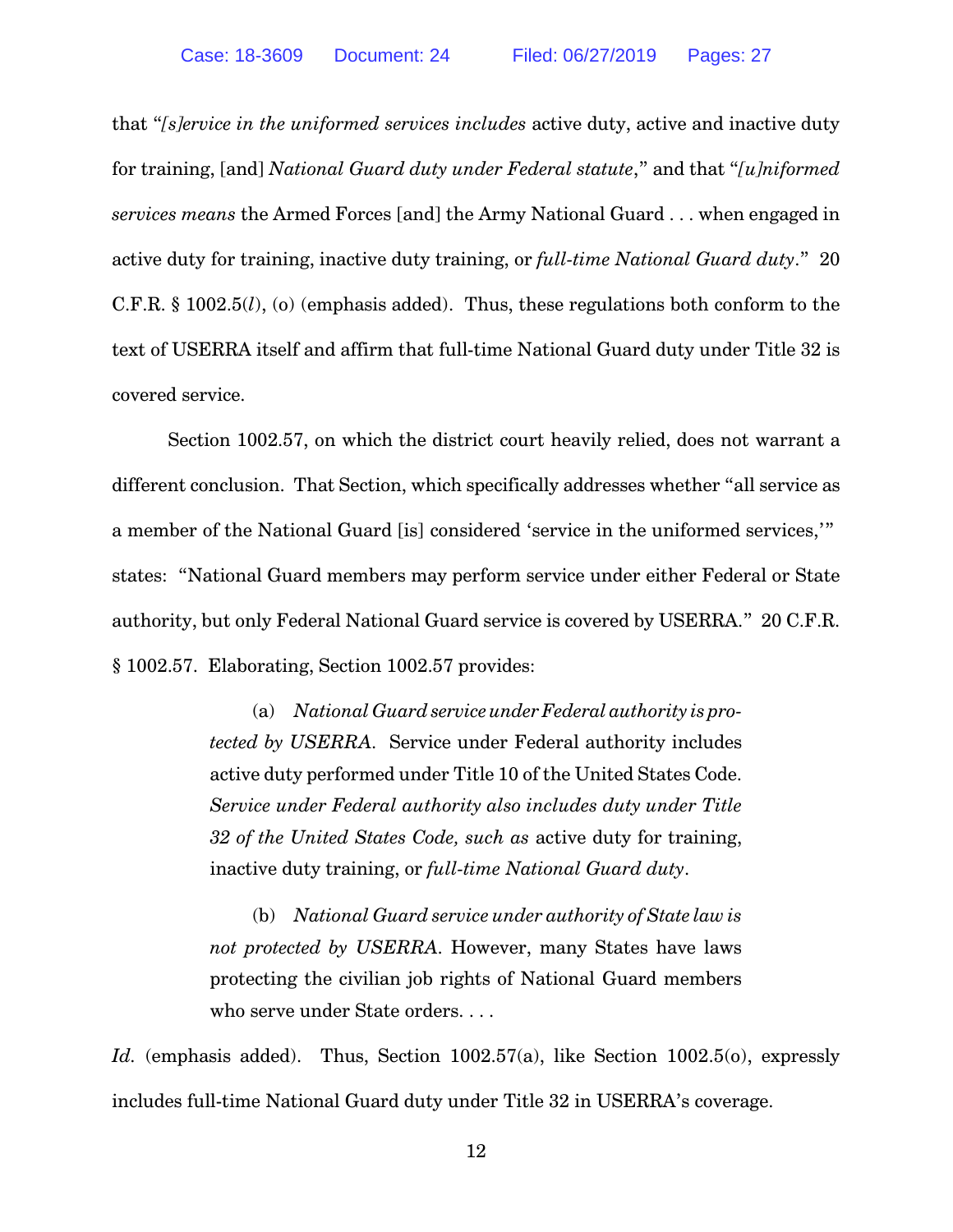Again, however, the district court did not mention Section 1002.5(o) or Section 1002.57(a). Instead, it relied exclusively on the language in Section 1002.57(b) stating that "National Guard service *under authority of State law* is not protected by USERRA." (Dkt. 32 at 8, emphasis added.) In doing so, the district court erred in two ways. First, it read this sentence without considering the text of USERRA and other regulations, including the rest of Section 1002.57 — all of which make clear that USERRA applies to full-time National Guard duty. Second, it misread the phrase "under authority of State law" to encompass Title 32 duty, when the proper interpretation of this language is that it was intended to exclude only *state active duty*, not full-time National Guard duty under Title 32, which is National Guard duty *under federal authority*.

As explained above, USERRA's text expressly provides that the law applies to fulltime National Guard duty, and the implementing regulations must be read to conform, not conflict, with the statute itself. *Decker v. Nw. Envtl. Def. Ctr.*, 568 U.S. 597, 609 (2013); *Ortiz-Santiago v. Barr*, 924 F.3d 956, 961 (7th Cir. 2019). Sections 1002.5(*l*), 1002.5(o), and 1002.57(a), quoted above, clearly conform to USERRA's text. And any ambiguity in the language of Section 1002.57(b), on which the district court relied, should be resolved in favor of the same meaning, under which USERRA's protection includes full-time National Guard duty under Title 32. Thus, Section 1002.57(b)'s reference to "National Guard service under authority of State law" must be read to refer to *state active duty*, conducted entirely under state authority, not Title 32 duty conducted under state *and federal* authority (albeit under state command).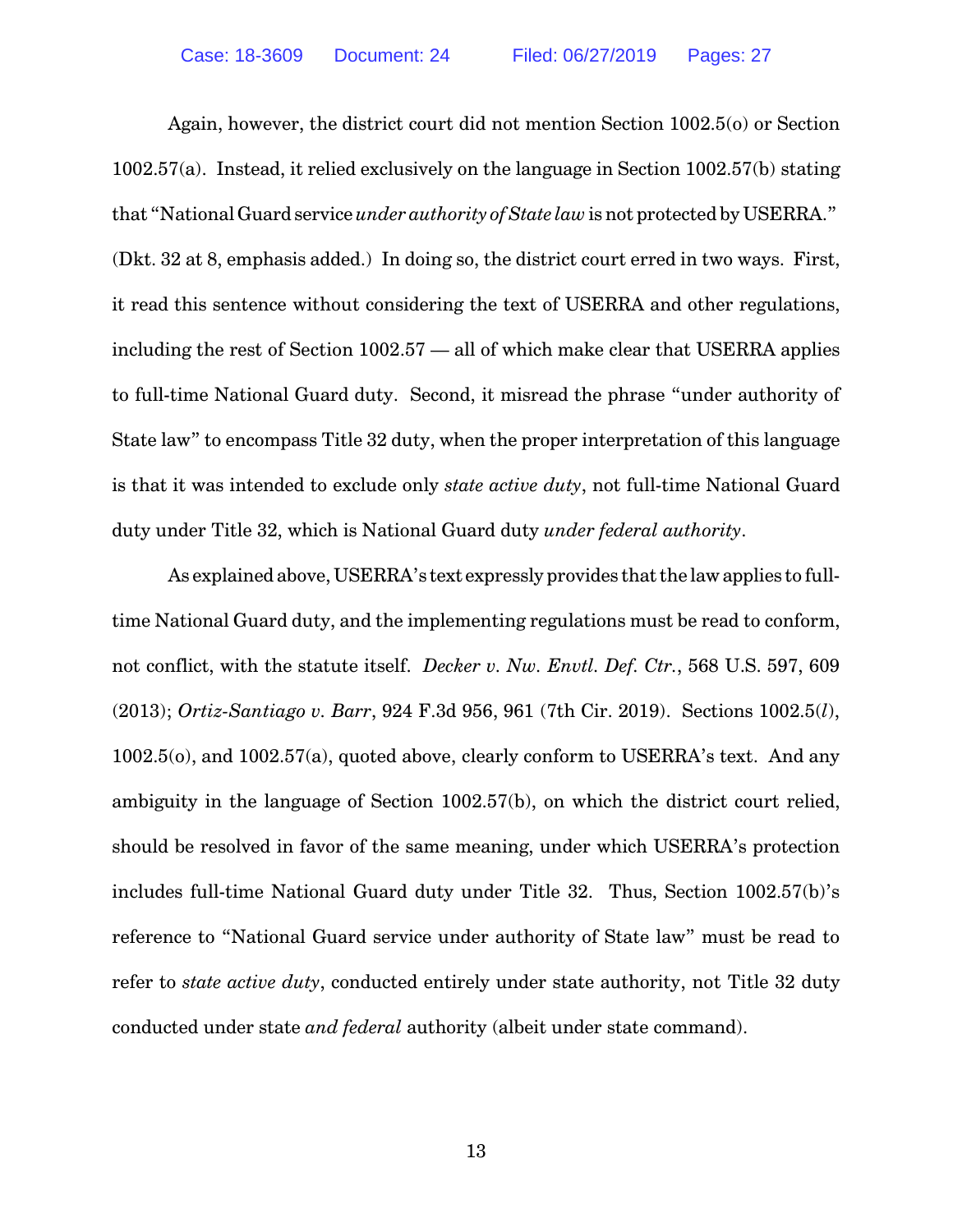When it adopted the opposite view of this language, the district court seemingly assumed that National Guard members have only *two* non-civilian statuses, i.e., under Title 10 or Title 32, so that the distinction in Section 1002.57(b) must operate to exclude Title 32 duty. (Dkt. 32 at 7–8.) But that reading of Section 1002.57 fails to account for the *third* duty status of National Guard members: state active duty, for operations entirely pursuant to state law. By contrast, reading Section 1002.57(b)'s reference to "National Guard service under authority of State law" as applying only to state active duty gives it meaning, as the district court sought to do, while also avoiding a direct conflict with the text of USERRA itself, as well as the other regulations implementing it. That is, moreover, how it is widely interpreted. See *Military Justice*, Army Law., Dec. 2007 at 33; see also authorities cited above at 9, n.2.

## **D. The Posse Comitatus Act Does Not Support Interpreting USERRA to Exclude Full-Time National Guard Duty under Title 32, Including as Part of a Counter-Drug Operation.**

The district court also erred by ruling that the Posse Comitatus Act supports its interpretation of USERRA to exclude full-time National Guard duty under Title 32 generally, and Plaintiff's counter-drug duty in particular. By its terms, the Posse Comitatus Act's general prohibition against assisting domestic law enforcement operations applies only to the "Army or Air Force," 18 U.S.C. § 1385, which does not include the National Guard in a Title 32 status. *Gilbert*, 165 F.3d at 472; *Hutchings*, 127 F.3d at 1258; see also *Clark*, 322 F.3d at 1367. The Posse Comitatus Act also contains a specific exception for activities "expressly authorized by the Constitution or an Act of Congress," 18 U.S.C. § 1385, and that exception applies to all National Guard duty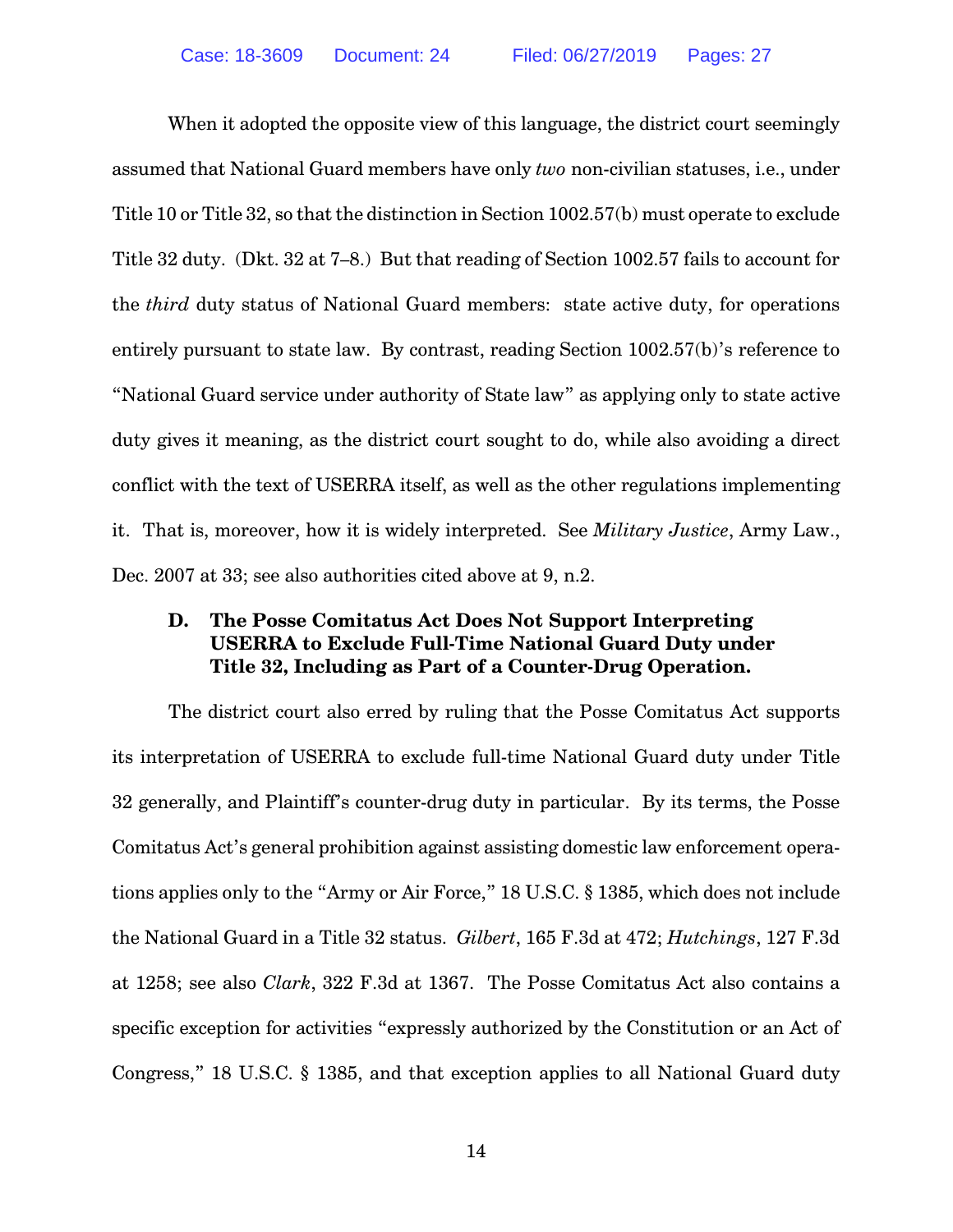authorized by Title 32, including, as in this case, counter-drug duty under 32 U.S.C. § 502(f), see *Gilbert*, 165 F.3d at 473–74; *United States v. Garcia*, 909 F. Supp. 334, 339 (D. Md. 1995), *aff'd*, 103 F.3d 121 (4th Cir. 1996) (unpublished).

In support of its contrary view, the district court emphasized that Section 112 of Title 32 authorizes federal funding for counter-drug operations by the National Guard "while not in federal service." (Dkt. 32 at 6, quoting 32 U.S.C. § 112(a)(1).) But that limitation can be read in a manner that is consistent both with USERRA's plain terms and with the general principle that, for domestic law-enforcement operations, National Guard members serve in their Title 32 status, not in active duty under Title 10, in order to comply with the Posse Comitatus Act. See *Clark*, 322 F.3d at 1367; *Hutchings*, 127 F.3d at 1258; *Tirado-Acosta v. Puerto Rico Nat'l Guard*, 118 F.3d 852, 853 (1st Cir. 1997). Thus, the "federal service" proviso in Section 112 is properly read to refer to Title 10 active duty, not service under Title 32, including full-time National Guard duty. *Gilbert*, 165 F.3d at 473; see also Lieut. Col. S. Rich, *The National Guard, Drug Interdiction andCounterdrug Activities and Posse Comitatus: The Meaning and Implications of "In Federal Service"*, Army Law., June 1994 35, 42 ("both state active duty and Title 32 full-time National Guard duty are not in federal service and, therefore, are consistent with [Section 112's] statutory language regarding the restriction against federal service"). That is the sense in which the term "federal service" is commonly used. *Perpich*, 496 U.S. at 343–51; *Clark*, 322 F.3d at 1366–68; *Hutchings*, 127 F.3d at 1258; 10 U.S.C. §§ 331, 332. Even the cases interpreting the Posse Comitatus Act on which the district court relied (Dkt. 32 at 6) held that it applies to Title 10 active duty, not full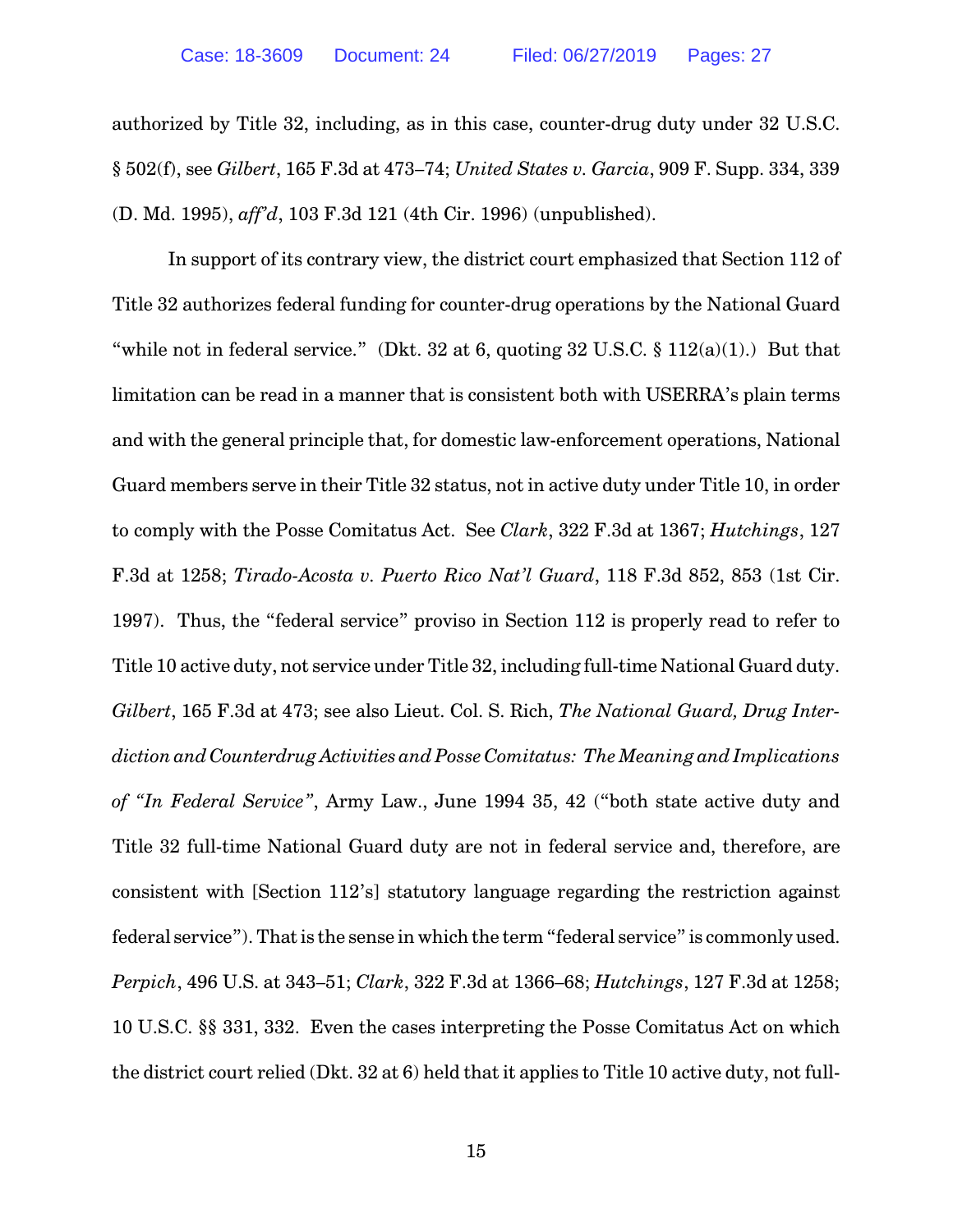time National Guard duty under Title 32. See *Hutchings*, 127 F.3d at 1257–58; *United States v. Benish*, 5 F.3d 20, 25–26 (3d Cir. 1993). Indeed, both cases specifically held that a National Guard member's participation in counter-drug operations under Title 32 — precisely the situation here — did not violate the Posse Comitatus Act. *Hutchings*, 127 F.3d at 1257–59; *Benish*, 5 F.3d at 25–26. The same conclusion applies in this case.

## **E. The District Court's Interpretation of USERRA Conflicts with Congress's Purpose.**

Finally, even if there were room to find that the text of USERRA or the corresponding regulations are ambiguous, the district court's interpretation must be rejected because it is inconsistent with Congress's purposes in passing the law. Those purposes include, in particular, "to encourage noncareer service in the uniformed services." 38 U.S.C. § 4301; see also 20 C.F.R. § 1002.6 (noting that USERRA is "most often understood as applying to National Guard and reserve military personnel"). Although the district court's rationale for limiting the scope of USERRA's protection was applied in the specific context of counter-drug duty, it applies to *all* full-time National Guard duty under Title 32. The loss of USERRA's protection for such duty would largely nullify its intended purpose. For this reason as well, the district court's interpretation of USERRA should be rejected.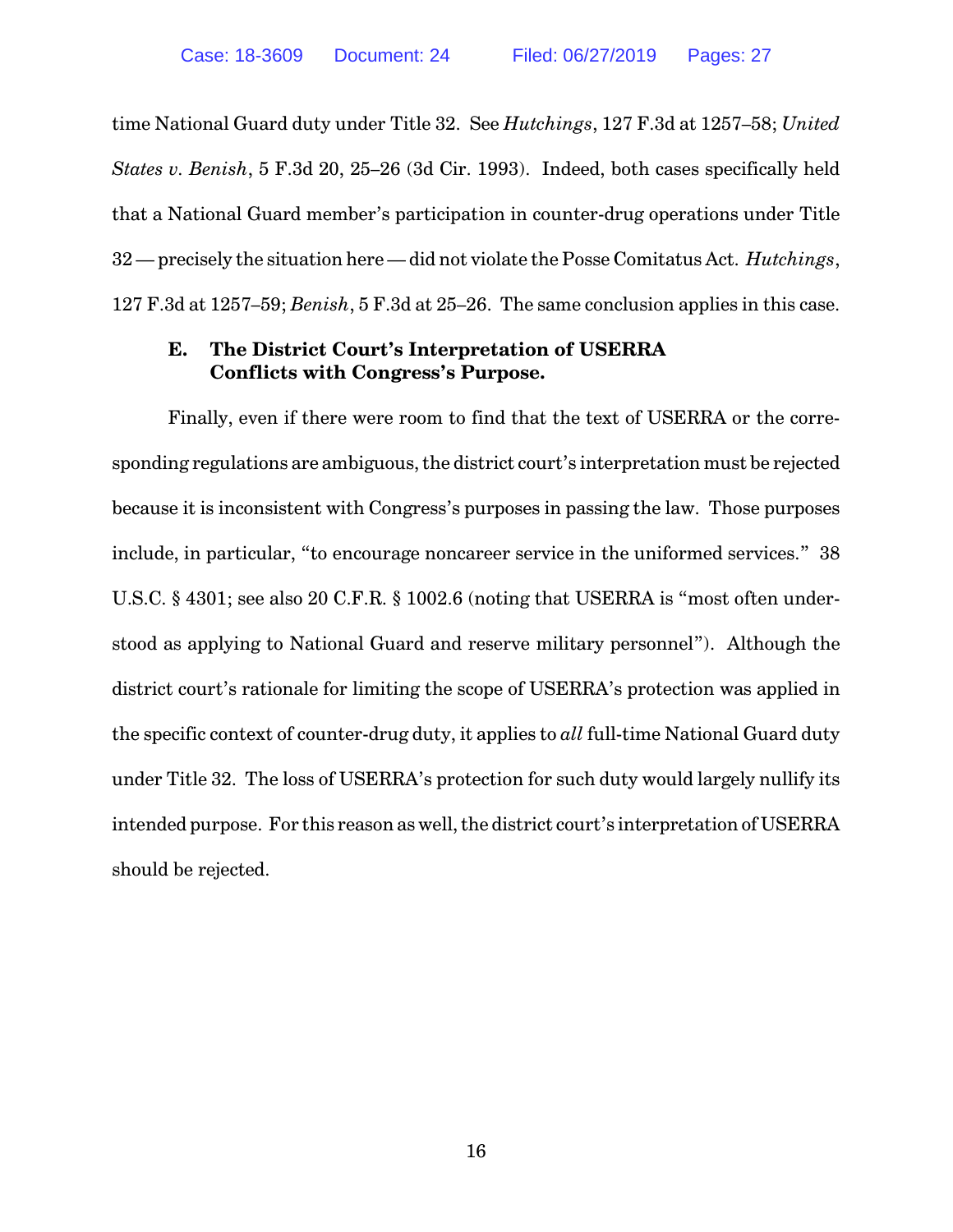## **CONCLUSION**

For the foregoing reasons, the Court should reverse the district court's judgment and hold that USERRA applies to full-time National Guard duty under Title 32, including such duty as part of a counter-drug operation under Section 502(f).

Respectfully submitted,

## **KWAME RAOUL**

Attorney General State of Illinois

## **RICHARD S. HUSZAGH**

Assistant Attorney General 100 West Randolph Street 12th Floor Chicago, Illinois 60601 (312) 814-2587 *rhuszagh@atg.state.il.us*

# STEVE MARSHALL

*Attorney General State of Alabama* 501 Washington Avenue Montgomery, AL 36104

## KEVIN CLARKSON

*Attorney General State of Alaska* 1031 West 4th Avenue, Suite 200 Anchorage, AK 99501-1994

### LESLIE RUTLEDGE *Attorney General State of Arkansas* 232 Center Street, Suite 200 Little Rock, AR 72201

# **JANE ELINOR NOTZ**

Solicitor General

100 West Randolph Street 12th Floor Chicago, Illinois 60601 (312) 814-3312

## WILLIAM TONG *Attorney General State of Connecticut* 55 Elm Street

Hartford, CT 06106

## KATHLEEN JENNINGS

*Attorney General State of Delaware* 820 North French Street, 6th Floor Wilmington, DE 19801

## ASHLEY MOODY

*Attorney General State of Florida* PL-01, The Capitol Tallahassee, FL 32399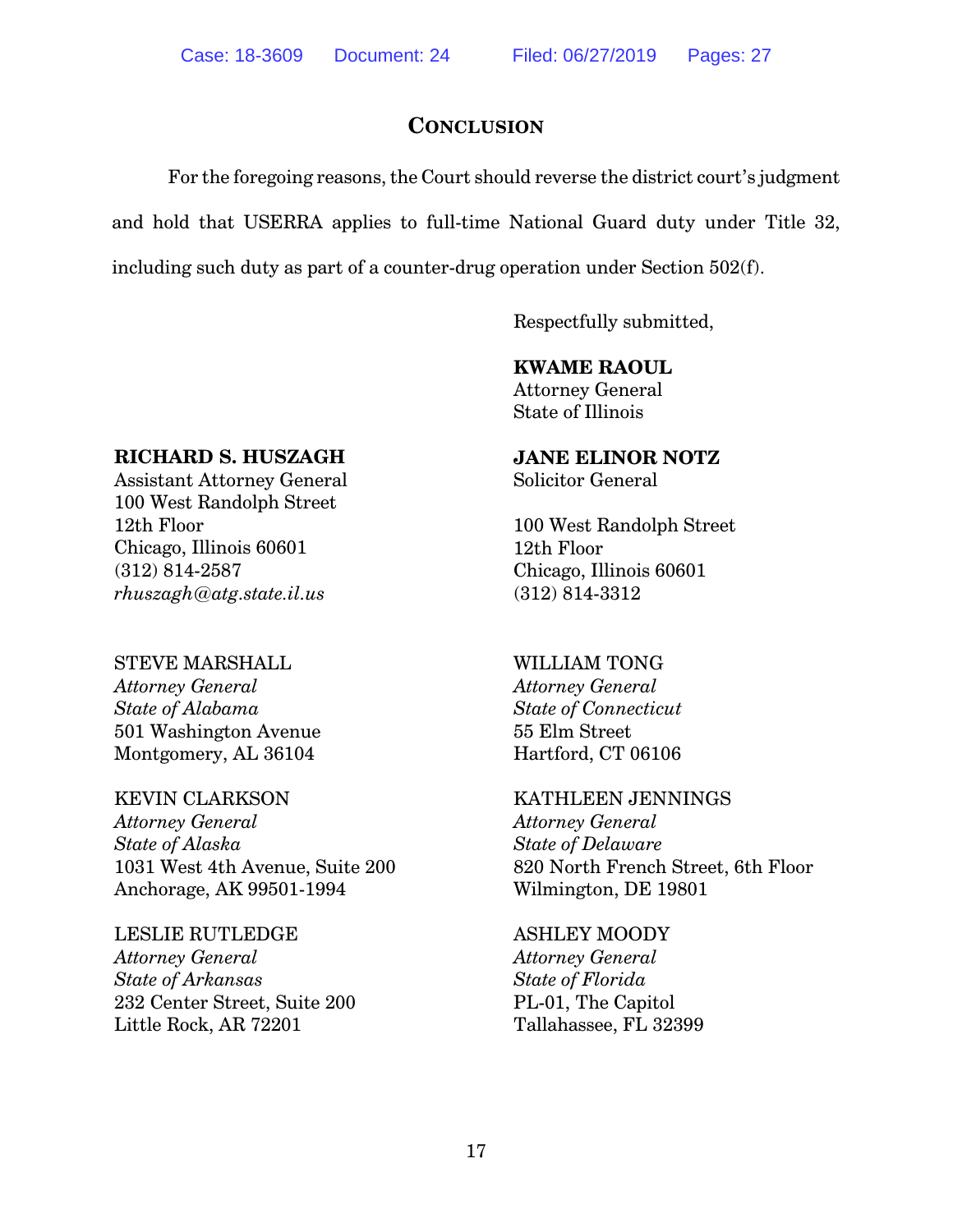## CHRISTOPHER M. CARR

*Attorney General State of Georgia* 40 Capitol Square SW Atlanta, GA 30334

LAWRENCE G. WASDEN *Attorney General State of Idaho* P.O. Box 83720 Boise, ID 83720-0010

CURTIS T. HILL, JR. *Attorney General State of Indiana* 200 W. Washington St., Room 219 Indianapolis, IN 46204

THOMAS J. MILLER *Attorney General State of Iowa* 1305 E. Walnut Street Des Moines, IA 50319

### MAURA HEALEY

*Attorney General Commonwealth of Massachusetts* One Ashburton Place Boston, MA 02108

#### DANA NESSEL

*Attorney General State of Michigan* P.O. Box 30212 Lansing, MI 48909

### KEITH ELLISON

*Attorney General State of Minnesota* 102 State Capitol 75 Rev. Dr. Martin Luther King Jr. Blvd. St. Paul, MN 55155

JIM HOOD *Attorney General State of Mississippi* Post Office Box 220 Jackson, MS 39225

## DOUGLAS J. PETERSON

*Attorney General State of Nebraska* 2115 State Capital Lincoln, NE 68509

### AARON D. FORD

*Attorney General State of Nevada* 100 North Carson Street Carson City, NV 89701

DAVE YOST *Attorney General State of Ohio* 30 East Broad Street, 14th Floor Columbus, OH 43215

#### MIKE HUNTER

*Attorney General State of Oklahoma* 313 N.E. 21st Street Oklahoma City, OK 73105-4894

#### JOSH SHAPIRO

*Attorney General Commonwealth of Pennsylvania* General Strawberry Square Harrisburg, PA 17120

ALAN WILSON

*Attorney General State of South Carolina* P.O. Box 11549 Columbia, SC 29211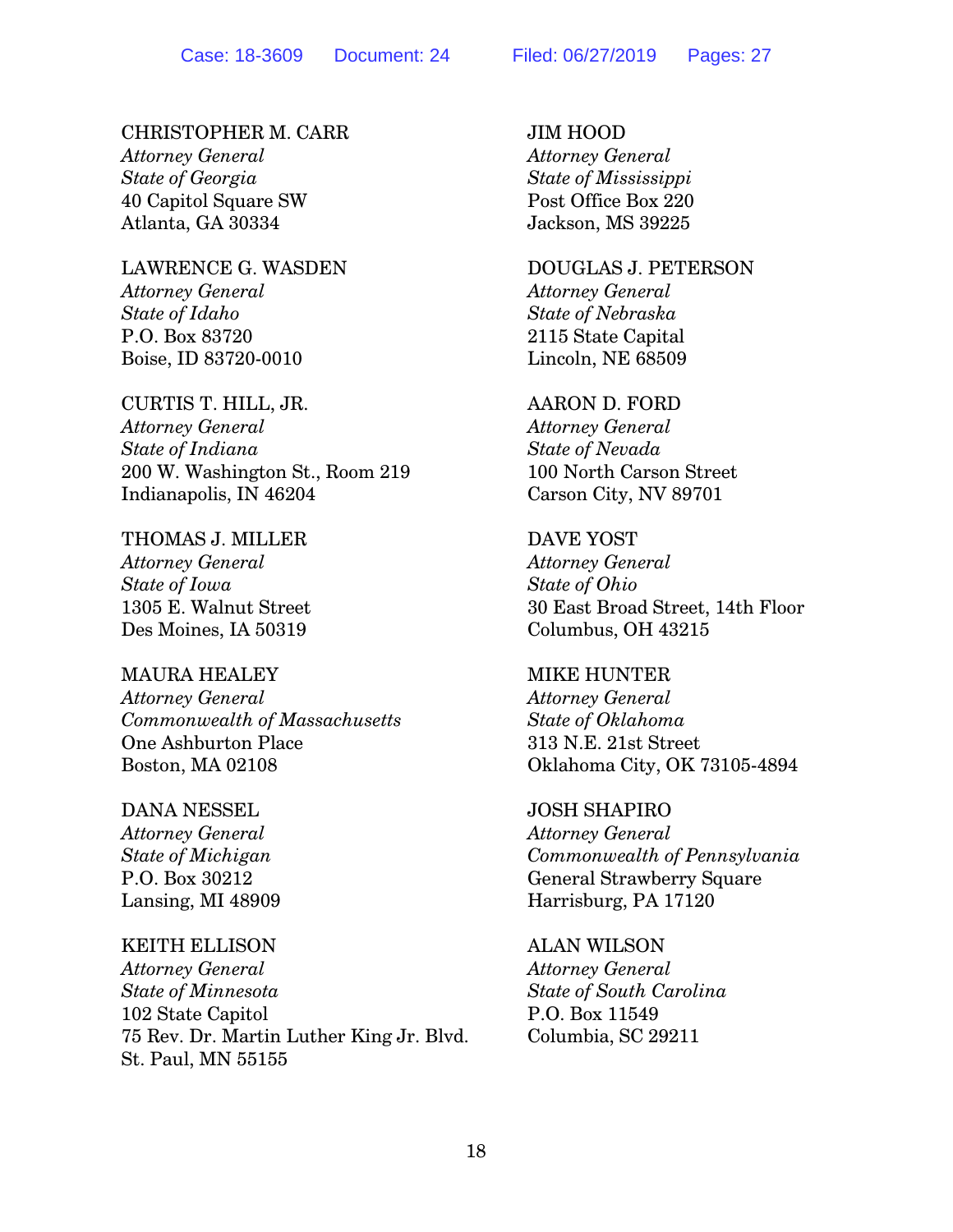MARK R. HERRING *Attorney General State of Virginia* 202 North 9th Street Richmond, VA 23219

ROBERT W. FERGUSON *Attorney General State of Washington* P.O. Box 40100 Olympia, WA 98504-0100

PATRICK MORRISEY *Attorney General West Virginia* State Capitol, Bldg 1, Room E-26 Charleston, WV 25305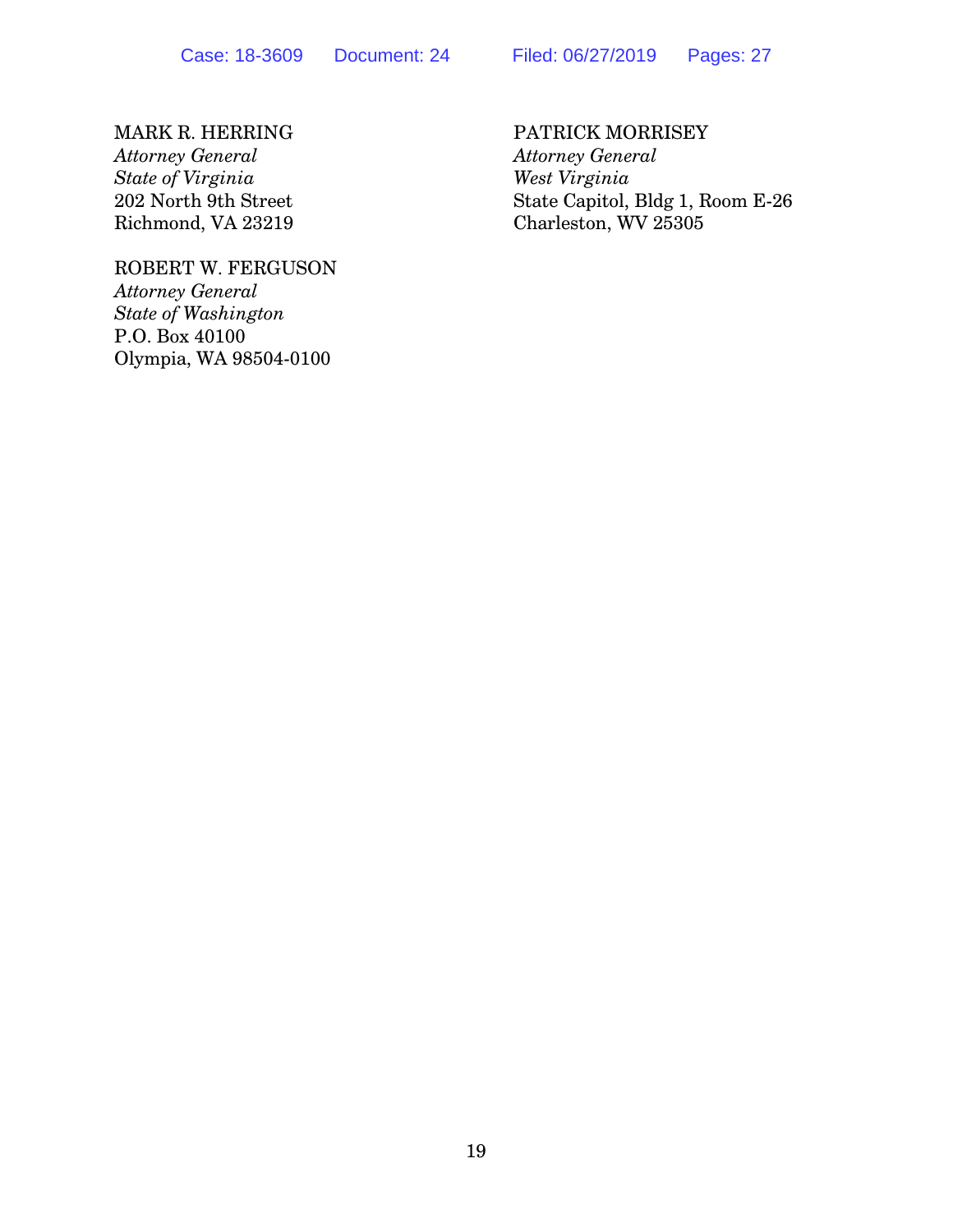## **Certificate of Compliance With Circuit Rule 29**

I certify that this brief complies with the type volume limitations set forth in Circuit Rule 29, in that the text of the brief, including headings, footnotes, and quotations, but excluding the cover page, the table of contents, the table of authorities, the appendix, this certificate and the certificate of service, contains 4,585 words. In preparing this certificate, I relied on the word count of the WordPerfect X4 word processing system used to prepare this brief.

/s/ *Richard S. Huszagh*